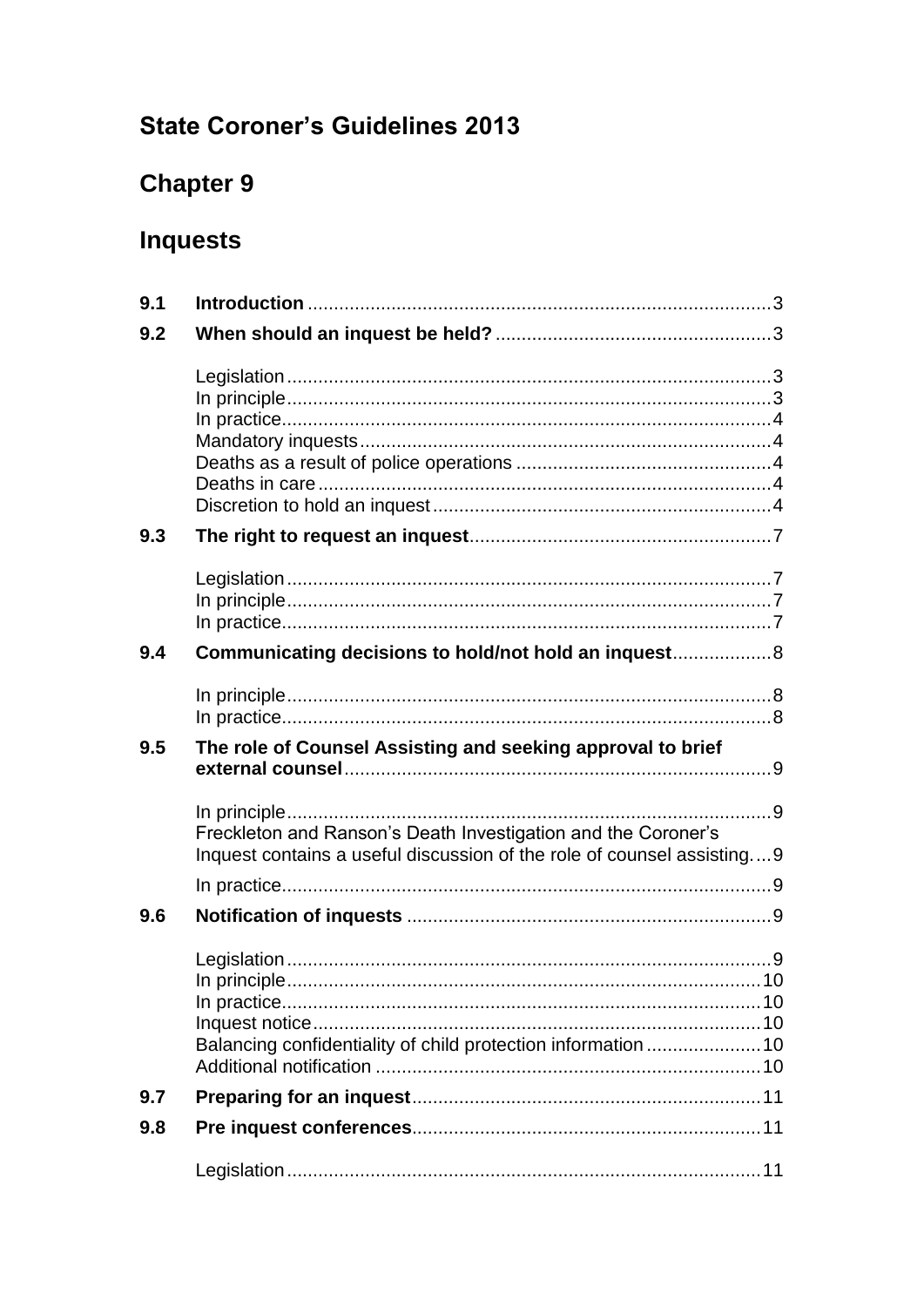<span id="page-1-0"></span>

|      | Balancing confidentiality of child protection information  13 |  |
|------|---------------------------------------------------------------|--|
| 9.9  |                                                               |  |
|      |                                                               |  |
|      |                                                               |  |
|      |                                                               |  |
|      |                                                               |  |
|      |                                                               |  |
|      |                                                               |  |
|      |                                                               |  |
|      |                                                               |  |
|      |                                                               |  |
|      |                                                               |  |
| 9.11 |                                                               |  |
|      |                                                               |  |
|      |                                                               |  |
|      |                                                               |  |
| 9.12 |                                                               |  |
|      |                                                               |  |
|      | The making of comments - preventive recommendations 20        |  |
|      |                                                               |  |
|      |                                                               |  |
|      |                                                               |  |
|      |                                                               |  |
|      |                                                               |  |
|      |                                                               |  |
|      |                                                               |  |
|      |                                                               |  |
| 9.13 |                                                               |  |
|      |                                                               |  |
|      |                                                               |  |
|      |                                                               |  |
|      | Submissions on and statements about section 48 referrals23    |  |
| 9.14 | Review of inquest findings and reopening inquests24           |  |
|      |                                                               |  |
|      |                                                               |  |
|      |                                                               |  |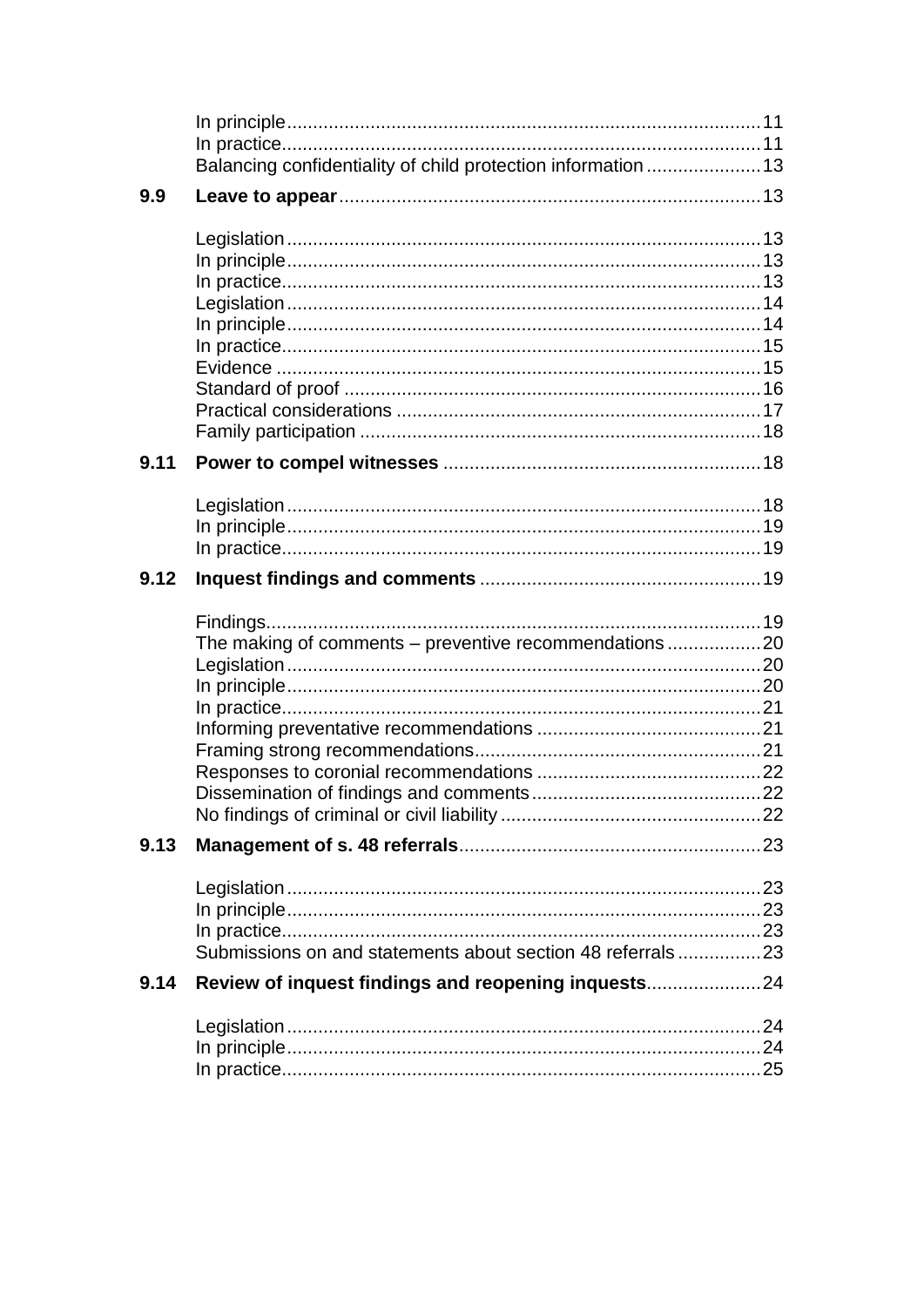# **9.1 Introduction**

An inquest is the coroner's "public face", an open and transparent inquiry that scrutinises the events leading to a reportable death and provides an opportunity for coroners to make comments that can be powerful catalysts for broad systemic reform. Despite the common misconception that all reportable deaths proceed to inquest, inquests are held only into a small percentage of the total number of reportable deaths reported to Queensland coroners each year.

This Chapter explains when inquests should be held and the matters a coroner should take into account when considering whether to hold an inquest, either on his or her own initiative or in response to an application for an inquest to be held. It outlines the inquest process and strategies for managing the preparation for, and conduct of, an inquest. It provides an overview of the role of counsel assisting and the basis on which leave to appear is granted. It explains the standard of proof applicable in the Coroners Court and how incriminating evidence and potential referrals under s48 are dealt with. It provides guidance about the making of inquest findings and comments. Finally, it outlines the avenues by which a coroner's decision not to hold an inquest or the coroner's inquest findings can be reviewed and how inquests can be re-opened.

# <span id="page-2-0"></span>**9.2 When should an inquest be held?**

## <span id="page-2-1"></span>*Legislation*

Coroners Act Sections 27, 28, 29, 33, 45(2)

## <span id="page-2-2"></span>*In principle*

An inquest **must** be held whenever:-

- $\bullet$  there is a death in custody
- the circumstances of a death that happened in the course of or as a result of police operations raises issues that warrant the holding of an inquest
- a death in care raises issues about that care
- the Attorney General directs an inquest be held
- the District Court upholds an appeal against the decision of a coroner not to hold an inquest
- the State Coroner directs one be held.

An inquest should be held whenever there is reasonable doubt about the cause or circumstances of the death or it is in the public interest to do so.

An inquest must not be held, or must be postponed if already commenced, when someone is charged with a criminal offence in connection with the death.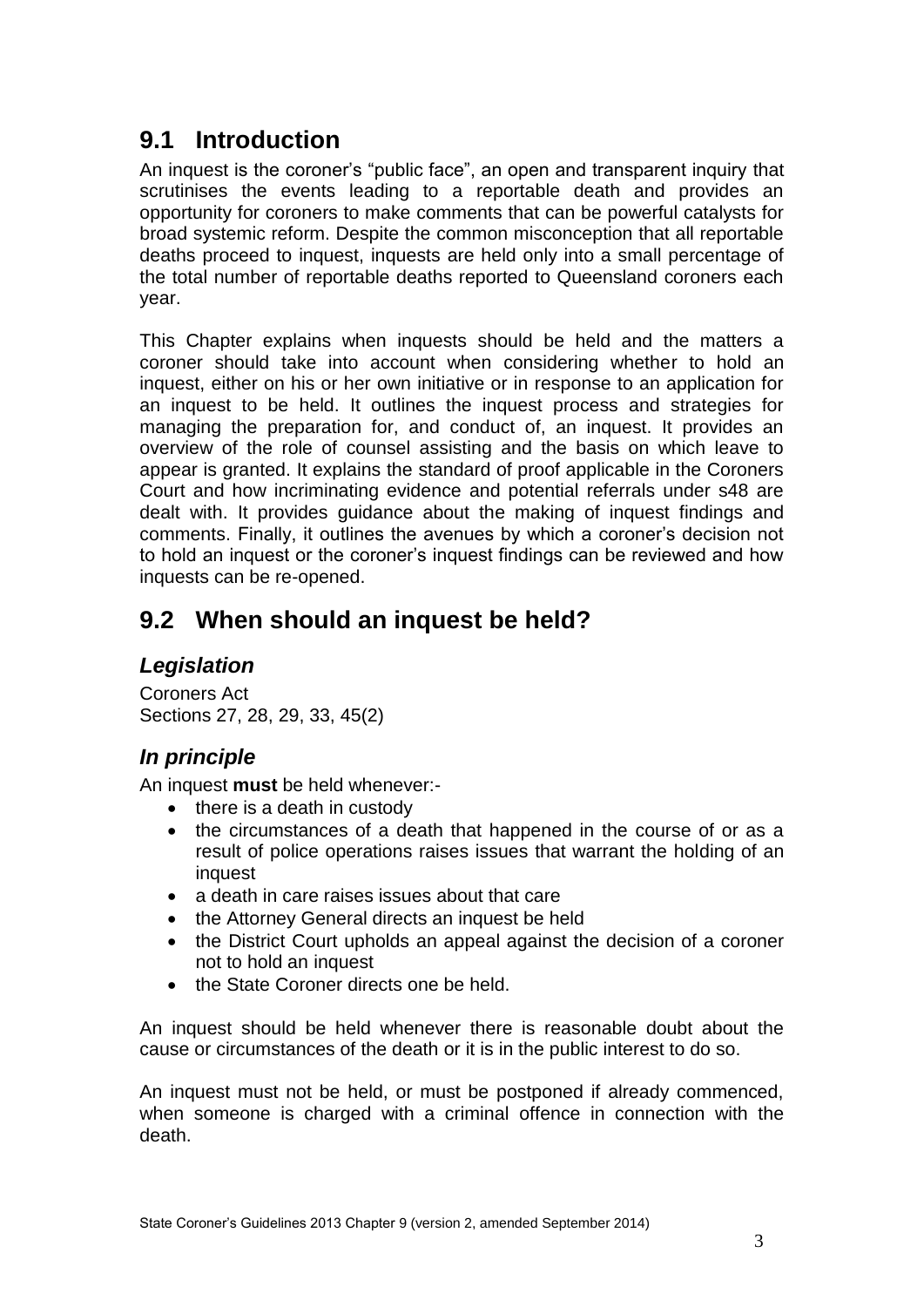## <span id="page-3-0"></span>*In practice*

### <span id="page-3-1"></span>**Mandatory inquests**

The mandatory inquest categories are generally clear cut except the death as a result of police operations and "*death in care*" categories. Chapter 3 *Reporting deaths* explains these categories of reportable death.<sup>1</sup>

### <span id="page-3-2"></span>*Deaths as a result of police operations*

The Act mandates an inquest for these deaths only if the coroner considers the circumstances of the death warrant an inquest. In practice, an inquest should be held when the death raises concerns about the police involvement in the event leading to the death and/or highlights inadequacies in police policy and operational procedures.

### <span id="page-3-3"></span>*Deaths in care*

<u>.</u>

This category of reportable death recognises the vulnerability of persons who meet the death in care criteria because of their disability, youth or mental health status. The coroner's investigation should focus on whether the welfare of the deceased was being properly attended to by those who have been charged with supplementing the deceased's ability to care for him or herself. If there is any evidence that sub-optimal care contributed to the death or that a different approach to caring for the deceased may have avoided the death, an inquest should be held.

### <span id="page-3-4"></span>**Discretion to hold an inquest**

The discretion to hold an inquest should be exercised with reference to the purposes of the Act and with regard to the superior fact finding characteristics of an inquest compared to the fault attributing role of criminal and civil trials. The wide scope of the coroner's inquiry as outlined in Chapter 7 *Investigations* should also be considered as should a family's right to know the circumstances of their relative's demise. It may be entirely appropriate to hold an inquest even if the medical cause of death can be established without one and no family member is insisting on one being held.

Factors for consideration when assessing whether an inquest should be held include, but are by no means limited to, the following:

- can all of the findings required by s45(2) be made without an inquest? Are chambers findings sufficient? If not, why not? Is an inquest likely to assist?
- Is there such uncertainly or conflict of evidence so as to justify the use of the judicial forensic process?
- are there suspicious circumstances that have not been resolved or resulted in criminal charges?

<sup>1</sup> See sections 3.1.8 (deaths in care) and 3.1.10 (deaths as a result of police operations)

State Coroner's Guidelines 2013 Chapter 9 (version 2, amended September 2014)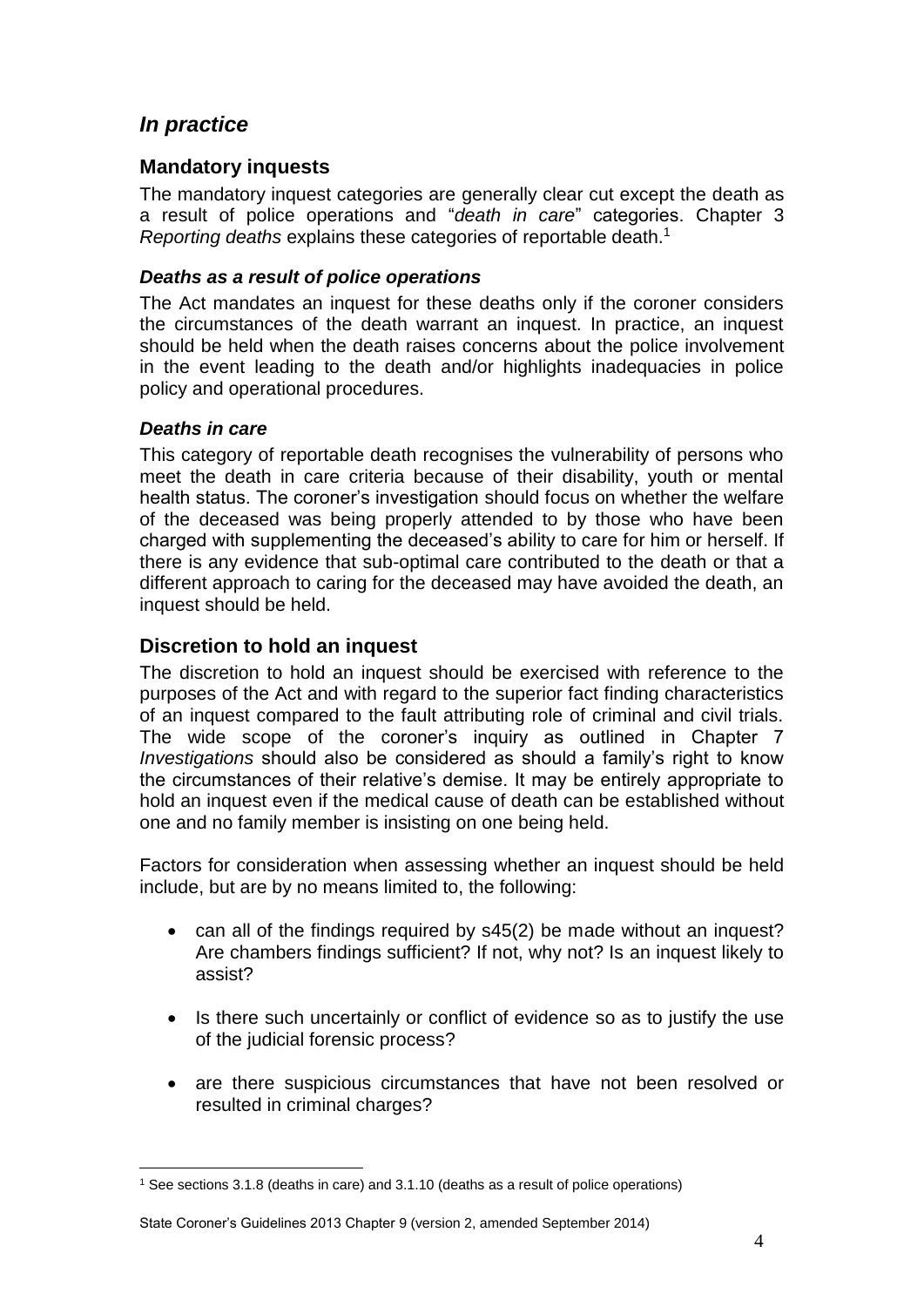The interplay between the criminal and coronial processes is far from clear in some cases. In theory, inquests should not be used as quasicommittals but in practice it can be more difficult to maintain a discrete and complete distinction.

In a small number of cases there is a suspicion the death may be the result of a crime but the police are unable to gather sufficient evidence to charge the suspect. Usually, in those cases the police request the coroner to convene an inquest so the versions can be better tested or witnesses who have refused to cooperate with the police can be required to give an account. Compelled answers, even if incriminating, are only inadmissible against the witness who gives them; they can be used against co-accused or others.

Establishing criminal liability frequently largely depends on proving precisely how the death occurred which is also what a coroner is obliged to find. While it is clearly inappropriate for a coroner to determine whether charges should be laid, it is entirely reasonable for the coroner to establish with some precision how the death occurred. For example, whether the driving that caused the death amounts to dangerous driving is purely a criminal law question; however, the speed of the vehicle, what precipitated the crash etc are questions a coroner should answer.

In cases where family members believe someone is criminally responsible for the death and no charges have been laid, inquests are commonly requested. Unless a coroner can demonstrate the suspicions are baseless the request will usually be granted. As the determination of criminal culpability is the motivation for the inquest, it is essential that the coroner gives reasons if he/se concludes no referral to the DPP is warranted.

If there is evidence that the death might have been intentionally caused by another person it is difficult to see how a coroner could discharge his or her duties under the Act without fully investigating that via an inquest if that is what is needed to clarify how the death occurred.

- is there a need to exclude the involvement of a third party procuring or failing to prevent an apparent death form self-harm?
- did an apparent failure by an individual to discharge a legal/moral duty allow an otherwise preventable death to occur, for example, by permitting abuse or neglect or failing to seek medical attention?
- did an apparent failure by a public official or agency to adequately discharge its responsibilities allow an otherwise preventable death to occur?
- is there a likelihood that an inquest will uncover important systemic defects or risks not already known about?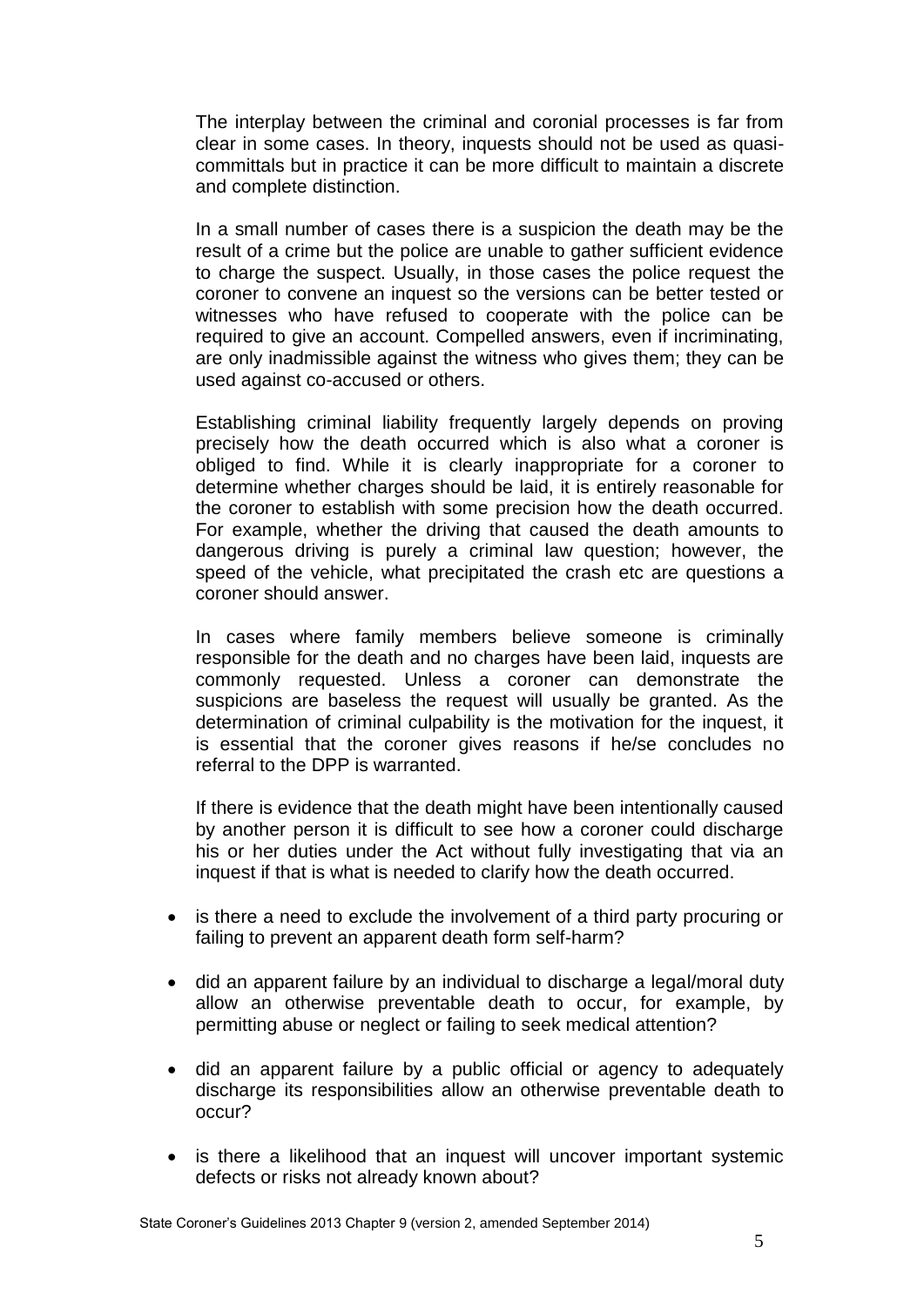- are there issues of public health and safety and/or controversy that should be investigated by way of an inquest to allay public concern?
- did the incident result in multiple fatalities?
- is the identity of the person in control of the vehicle, vessel or craft involved in a fatality in question?
- does the death when grouped with others that have occurred in similar circumstances indicate there may be an unexpected increase in danger in a particular location, area, family, industry or activity?
- has the family requested an inquest and provided cogent reasons for one to be held?
- is it likely an inquest would address or allay reasonable fears or suspicions held by the family?
- do the circumstances of the death raise issues of public health and safety that have not been adequately addressed by other processes or proceedings?
- is it likely preventative recommendations would be made if an inquest was held?
- have previous inquests dealt with similar deaths and made recommendations for reform that have not been adopted?
- is there potential for publicity from an inquest to generate fresh useful evidence?
- as a matter of fairness to persons involved in the event leading to the death, should they be given a public opportunity to address adverse publicity or potential coronial criticism?

In decisions arising from applications made pursuant to s.30(6) the District Court has agreed that $2$ :

- relief should be granted rarely or sparingly, and that regard should be had to the specialist nature of the Office of the State Coroner, including resourcing issues
- the phrase "in the public interest" involves a discretionary value judgement of the kind identified in *O'Sullivan v Farrer* (1989) 168 CLR 210.

<sup>&</sup>lt;u>.</u> <sup>2</sup> *Gentner v Barnes* [2009] QDC 307; *Lockwood v Barnes* [2011] QDC 084

State Coroner's Guidelines 2013 Chapter 9 (version 2, amended September 2014)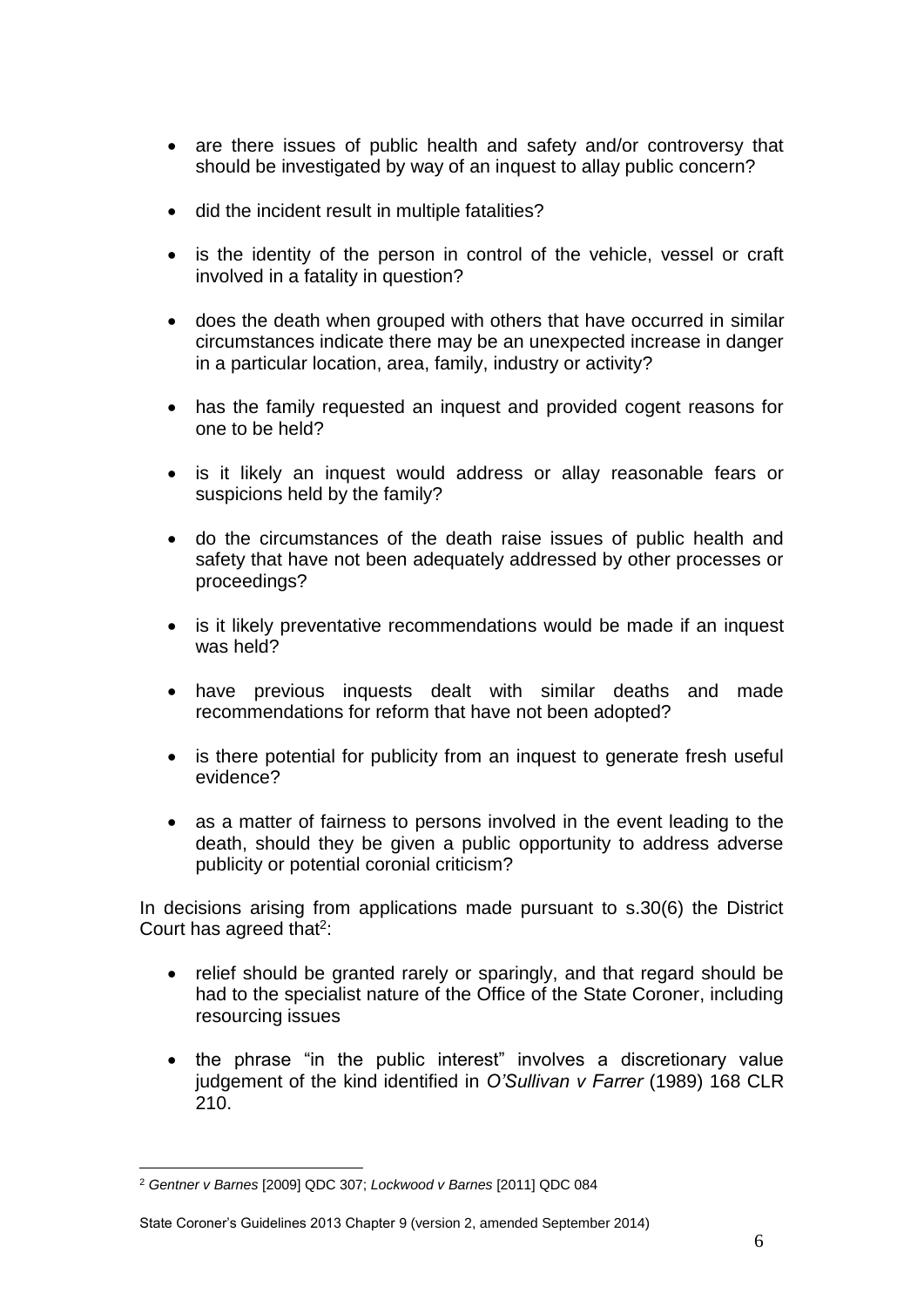In each case the District Court has considered evidence not available to the State Coroner when the decision under review was made.

There is also judicial recognition that, in assessing whether there is a public interest in the holding of an inquest, regard can be had to other forensic avenues by which the circumstances surrounding a death might be investigated or examined. In *Dupois v Barnes* [2012] QDC 306 it was found that the Health Quality and Complaints Commission would be a more appropriate forum in which to examine allegations of medical malpractice which had been made on the basis of the observations of a lay person.

# <span id="page-6-0"></span>**9.3 The right to request an inquest**

## <span id="page-6-1"></span>*Legislation*

Coroners Act Section 30

## <span id="page-6-2"></span>*In principle*

Any person has a right to request an inquest be held, to receive reasons if the investigating coroner declines and to appeal that decision to the State Coroner and/or the District Court. Significant weight should be given to requests for inquest made by someone with a legal or other real interest in the investigation.

A response must be given to such requests within 6 months, unless the coroner requires longer to obtain relevant information, for example additional witness statements or an independent expert report, to inform his or her decision.

## <span id="page-6-3"></span>*In practice*

In most cases it is apparent from the Form 1 Police report of a death to the coroner and the autopsy results that the investigation will not need to proceed to inquest, and that subject to some straightforward inquiries being made, the final autopsy report being received and the family confirming they have no concerns that warrant further coronial investigation, chamber findings can be done.

Families will routinely be given 14 days notice of a coroner's intention to finalise an investigation without an inquest. This can prompt an application under s30.

It is not uncommon for a family's request for an inquest to be based on the misapprehension that an inquest is held into every reportable death.

Giving appropriate weight to requests for inquests requires the balancing of considerations that are difficult to reconcile.

If the coroner considers that the findings required by s45 can be made without an inquest and the criteria outlined in section 9.2 above do not indicate an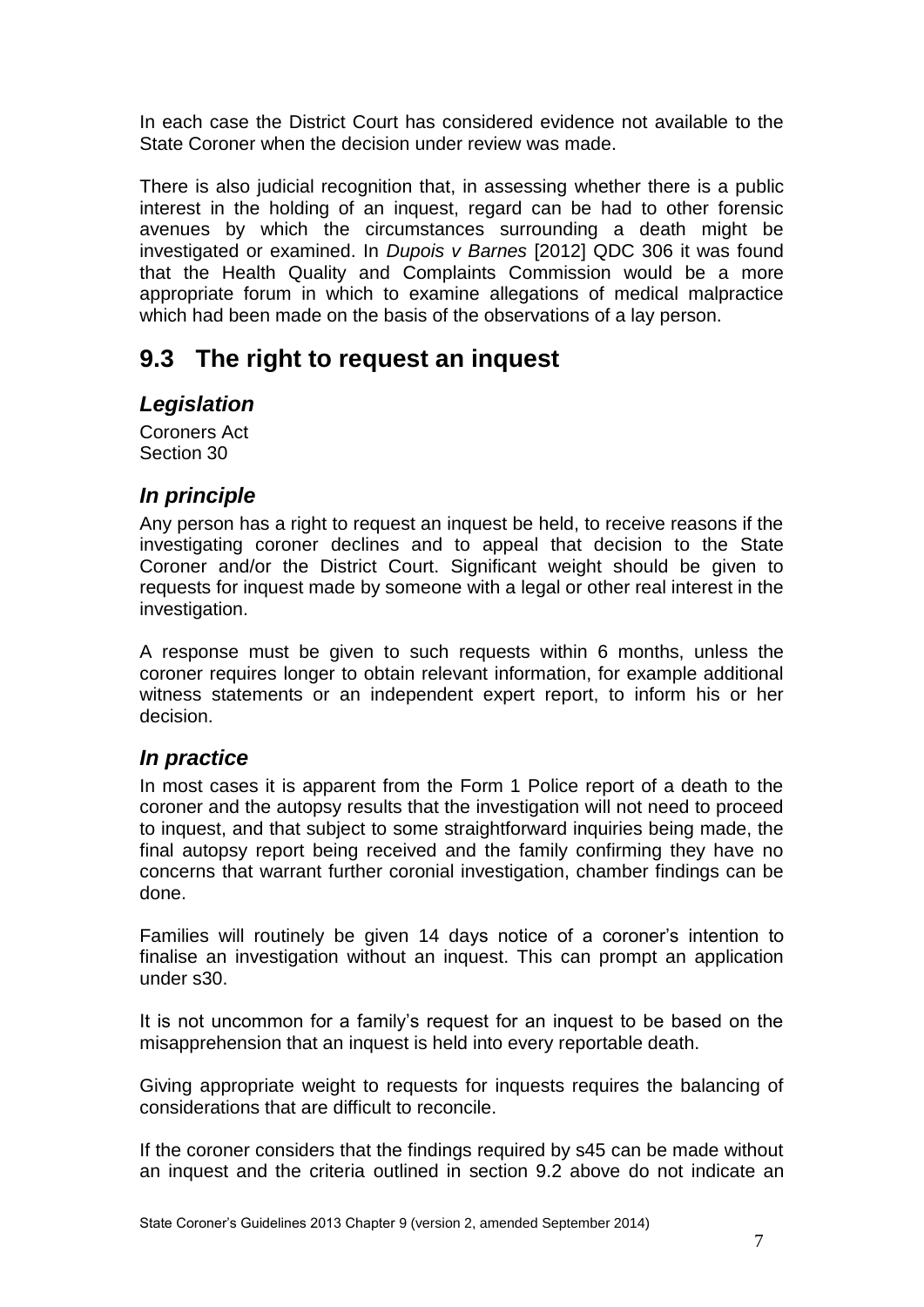inquest is called for, the obligation to husband resources appropriately suggests that a request for an inquest which is not based on any new evidence should usually be refused. Further, in some cases, an inquest can provide a forum for publicising baseless but damaging allegations against individuals or institutions.

On the other hand, if after providing the family member or other interested party with a detailed explanation of why the coroner considers that an inquest is not warranted, the requester continues to insist, the following factors may support a decision to hold an inquest:

- an important purpose of the coronial system is the maintenance of public confidence in public health and safety and the justice system. An unwillingness to conduct an inquest in the face of persistent demands by a person with a real interest in the death may be counter-productive to this goal.
- the savings achieved by not holding an inquest could well be off set by the time and resources consumed by participating in an appeal to the District Court.
- an appeal to the District Court involves the risk that the Court, which will have little opportunity to develop a detailed appreciation of the function and practice of the coronial system, may in reaching its decision in a particular case make a ruling or comment that will significantly limit the discretion of coroners to determine which cases should be subject to inquest.

## <span id="page-7-0"></span>**9.4 Communicating decisions to hold/not hold an inquest**

## <span id="page-7-1"></span>*In principle*

All individuals and agencies with a real interest in the death should be advised of the decision as to whether an inquest will be held. Family members should be given reason for the decision and advised of the right to seek a review of a decision not to convene an inquest by the State Coroner or the District Court**.**

## <span id="page-7-2"></span>*In practice*

The decision as to whether an inquest will be held should be recorded on Form 26. If the decision is not to hold an inquest the form should set out detailed reasons for the decision.

The Form 26 should be sent to:-

- the Office of the State Coroner
- the Queensland Police Service
- any other investigative agency that has provided reports to the coroner or conducted an investigation into the death in discharge of its statutory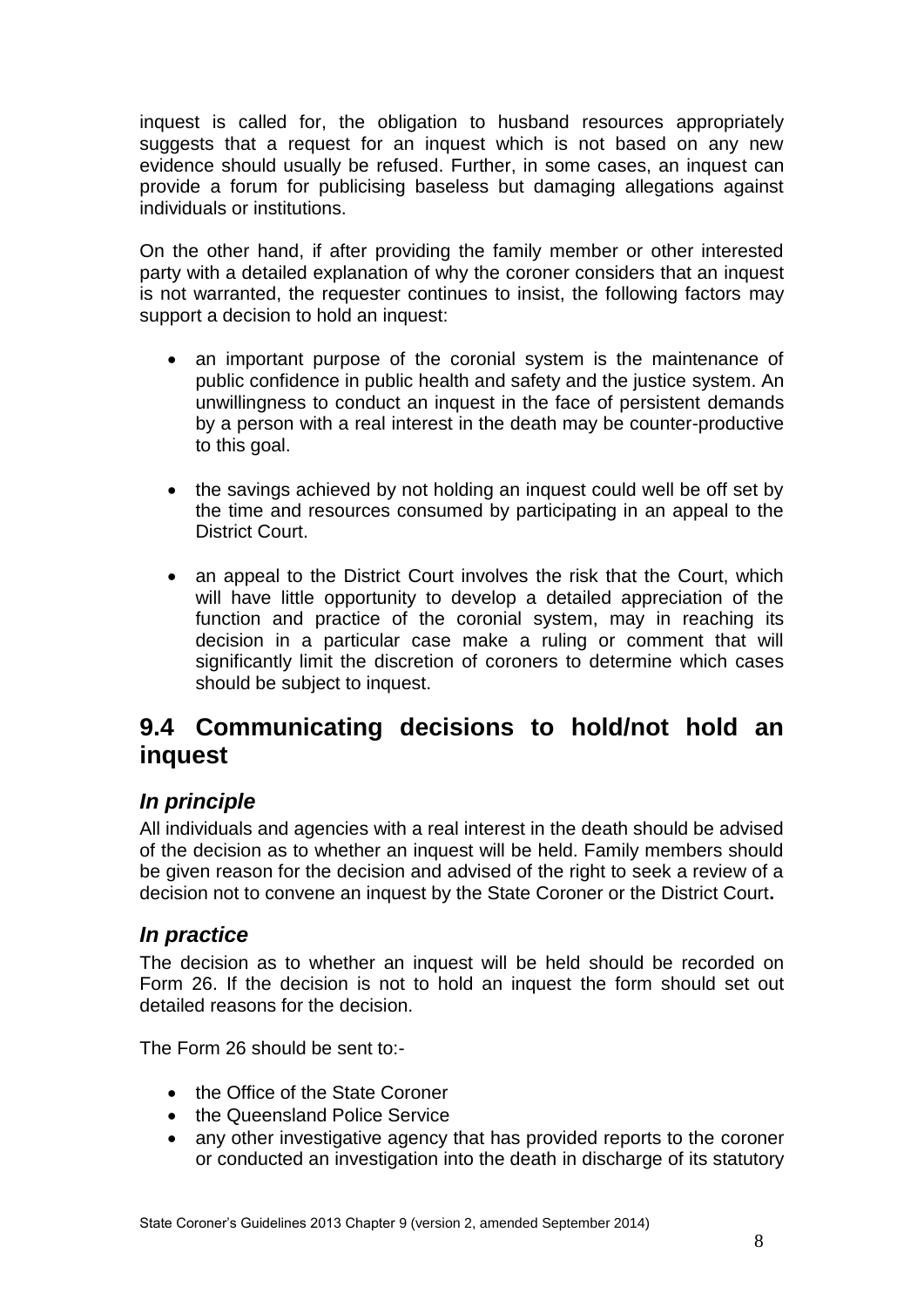duty, for example, the Office of Fair and Safe Work Queensland or the Mining Safety Inspectorate.

- the senior family member
- any other party who has made submissions to the coroner concerning the holding of an inquest.

The form sent to the family should be under cover of a letter that provides sufficient details of the evidence to enable the basis of the decision to be fully appreciated and should advise the family member of their right under s30 to have the decision reviewed by the State Coroner or the District Court.

# <span id="page-8-0"></span>**9.5 The role of Counsel Assisting and seeking approval to brief external counsel**

## <span id="page-8-1"></span>*In principle*

In short, the role of Counsel Assisting at inquest is to impartially and fairly present the evidence to the coroner, identify issues for examination, call and examine witnesses, explore the range of possibilities open on the available evidence, explore possible options for preventative recommendations and make submissions about the findings and comments open to the coroner. Coroners may ask Counsel Assisting to assist in the preparation of findings by providing a summary of the evidence, outline of relevant legislation and case law. However, it remains the coroner's responsibility to weight the evidence and make appropriate findings and comments.

Chapter 2 *The rights and interests of families* discusses the role of Counsel Assisting at inquests when the family is not represented.<sup>3</sup>

<span id="page-8-2"></span>Freckleton and Ranson's *Death Investigation and the Coroner's Inquest* contains a useful discussion of the role of counsel assisting.<sup>4</sup>

## <span id="page-8-3"></span>*In practice*

Each coroner is supported by in-house lawyers whose role is to assist the coroner to manage complex investigations and inquests and appear as Counsel Assisting at inquest.

However, if it is anticipated that an inquest may be complex, protracted or contentious, it may be desirable to brief external counsel. An application for approval funding for the briefing of external counsel should be made to the State Coroner setting out reasons, an estimate of the duration of the matter and an indication whether any particular counsel is preferred.

# <span id="page-8-4"></span>**9.6 Notification of inquests**

## <span id="page-8-5"></span>*Legislation*

Coroners Act

1

<sup>&</sup>lt;sup>3</sup> See section 2.11.4 (Role of Counsel Assisting when family not separately represented)

<sup>4</sup> See p.p.564-5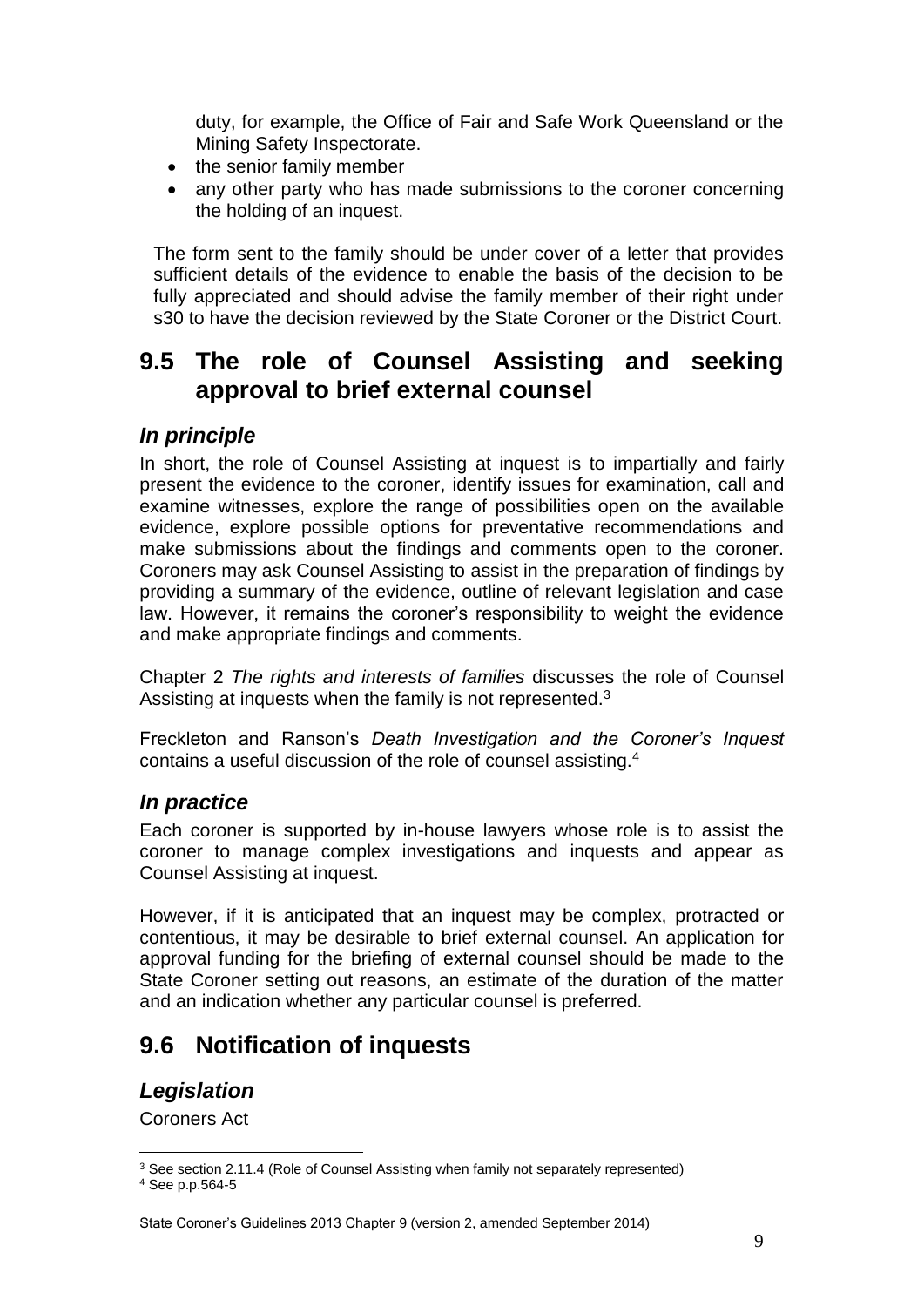Sections 32, 34(2) & (3)

## <span id="page-9-0"></span>*In principle*

All people with a legitimate interest in an inquest must be notified of the date, time and place it will commence. There must also be a general public notice of the commencement date published in the newspaper.

## <span id="page-9-1"></span>*In practice*

### <span id="page-9-2"></span>**Inquest notice**

A notice giving details of the commencement of all inquests should be published in the *Courier- Mail* at least 14 days prior to the commencement of the inquest or pre-hearing conference. Although it is not mandatory to do so, it is desirable for the inquest notice to be published prior to the pre-inquest conference.

The inquest notice must outline the issues proposed to be examined at the inquest. It is important for the issues to be articulated in sufficient detail to indicate the scope of the inquest. The notice is prepared by Counsel Assisting and settled by the coroner.

This information is also published on the Office of the State Coroner website.

## <span id="page-9-3"></span>**Balancing confidentiality of child protection information**

The Child Protection Act contains stringent confidentiality provisions aimed at preventing the identification of a child as a child in care or the subject of a child safety investigation or as a child harmed or at risk of harm by a member of their family. These provisions also extend to protect the identity of people who make a child protection notification, as well as information obtained by child safety officers in the performance of their duties. These provisions operate, subject to limited exceptions, to prevent the recipient of this information from disclosing it. Strictly applied, these restrictions could be seen to impinge on the transparency and rigour of the coronial process.

For an inquest into the death of a child in care under s9(1)(d), it is appropriate for the pre-inquest and inquest notice to name the deceased child. Where the circumstances of the child's death raise issues about their care arrangements, the notice is to include references to the fact that the child was in care within the meaning of section 9(1)(d) and that the actions of Child Safety Services are being examined by the inquest.

## <span id="page-9-4"></span>**Additional notification**

Additionally, written notice of the commencement date should be given to the senior family member and the inquest should not commence unless the coroner is satisfied that the family member has been notified.

If the deceased person is an Aborigine or a Torres Straight Islander, notice of the commencement should also be given to the local Aboriginal and Torres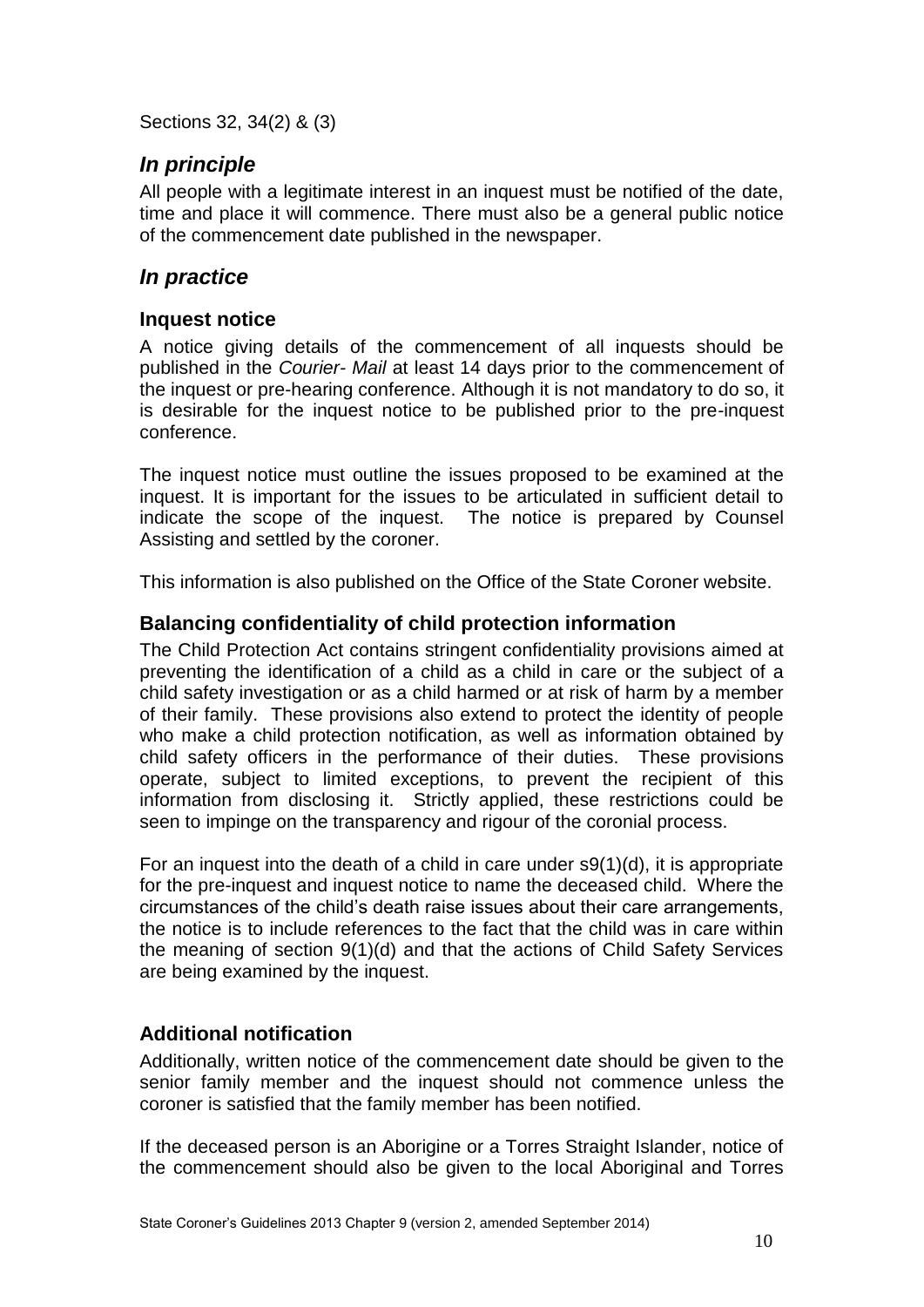Straight Islander Legal Service unless another legal practitioner has indicated that he/she is acting on behalf of the family or the family has indicated that they don't intend to be represented at the inquest.

Counsel Assisting must ensure any person who is potentially the subject of adverse findings and/or a s48 referral is given notice of this possibility, with the recommendation that he or she seek legal advice about their participation in the inquest.

# <span id="page-10-0"></span>**9.7 Preparing for an inquest**

Timely identification of inquest issues and witness and proper preparation is essential to the efficient conduct of an inquest.

Prior to the pre-inquest conference, Counsel Assisting should prepare a proposed issues and witness list for the coroner's consideration. Once settled by the coroner, the proposed issues and witness list and the brief of evidence should be provided to the family and any other person who has indicated an intention to seek leave to appear at the inquest.

It is appropriate for Counsel Assisting and the coroner to meet with the family prior to the inquest being notified, if the family requests it. This meeting should canvas the inquest process and explain the scope of the inquest. It is important that neither the coroner nor Counsel Assisting express any view about the evidence. While it is appropriate for Counsel Assisting to meet with the family in the lead up to and during the inquest, the coroner should not participate in these meetings.

It is appropriate for Counsel Assisting to liaise frequently with the coroner in the lead up to the inquest as this ensures relevant evidence is gathered prior to the hearing to enable proper examination of all relevant issues at the hearing.

# <span id="page-10-1"></span>**9.8 Pre inquest conferences**

## <span id="page-10-2"></span>*Legislation*

Coroners Act Section 34

## <span id="page-10-3"></span>*In principle*

Pre-hearing conferences should usually be convened before inquests unless there is a reason not to do so. Although not mandatory, pre-inquest conferences assist greatly in ensuring a focussed and efficient inquest.

## <span id="page-10-4"></span>*In practice*

The following matters are routinely dealt with at the pre-inquest conference:

 Counsel Assisting opens the evidence, tenders the brief of evidence and discusses previously circulated issues and witness lists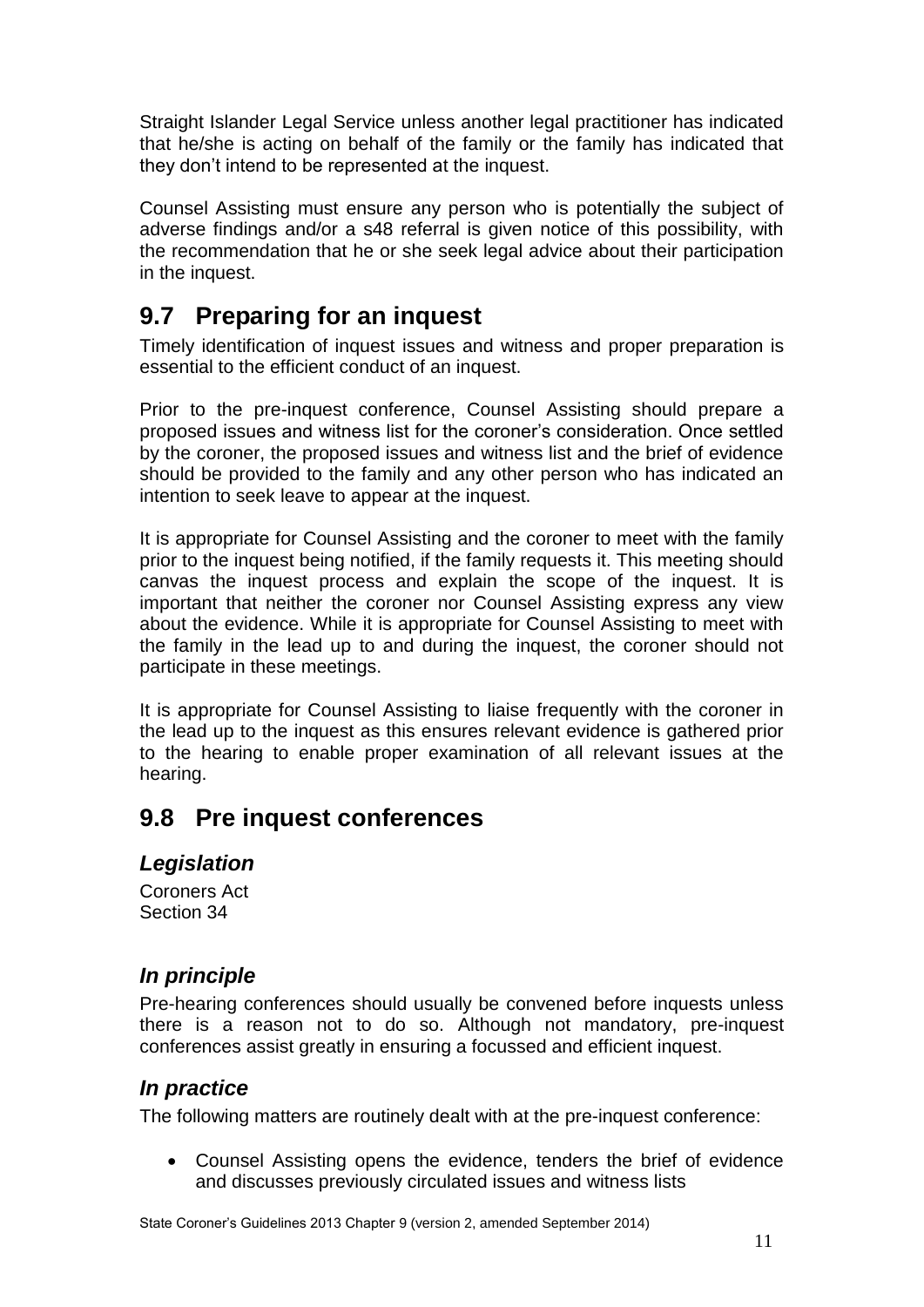- applications for leave to appear and limited leave to appear are determined
- those granted leave to appear should be invited to make submissions regarding proposed issues and/or witnesses either at the pre-inquest conference or in writing within 14 days
- Counsel Assisting raises any outstanding material, for example witness statements, expert reports etc and timetables set for the production of this material, followed up with a Form 25
- Counsel Assisting makes submission as to venue and the need for a view and the coroner makes appropriate rulings
- submissions about the making of non-publication orders under s41 of the Act are heard and determined

It is preferable that applications for leave to appear and challenges to the scope of the inquiry etc be determined prior to the hearing commencing so that if any party wishes to challenge that ruling or persuades the court that more time is needed to consider matters the witnesses will not have needlessly been summoned to attend a hearing that will then not proceed. This also assists with estimations as to the likely duration of the proceedings and the settling of the witness list. Two days to a week is long enough for most inquests.

If the inquest is to proceed on the day it is set to commence it is important for the parties to be given timely access to the brief of evidence. A pre-hearing conference enables the coroner to authorise the release of the investigations documents to parties granted leave to appear and to impose conditions on access and stress with the parties the seriousness of any breach of such an order.<sup>5</sup>

Although not bound by the rules of evidence, coroners are obliged to ensure that the principles of procedural fairness are applied. $6$  One consequence of this is that if evidence adverse to any party is led, that party must be given an opportunity to respond. If the leading of such evidence has not been anticipated and the party whose conduct is criticised has not been involved from the outset of the inquest it will be necessary to adjourn the inquest and allow that party time to obtain representation and familiarise him/herself with all of the evidence that has been given. At a pre-hearing conference counsel assisting can outline the issues that will arise during the a hearing and if any party affected by that evidence has not sought leave to appear a direction can be given by the coroner that they be contacted and invited to seek such leave

<sup>5</sup> See s55(2) The maximum penalty is 100 penalty units or 2 yrs imprisonment

<sup>6</sup> *Harmsworth v State Coroner* [1989] VR989 at 994. For discussion see Freckelton, I in the *The Inquest Handbook*, Selby H. (ed), Federation Rules, Sydney, 1998

State Coroner's Guidelines 2013 Chapter 9 (version 2, amended September 2014)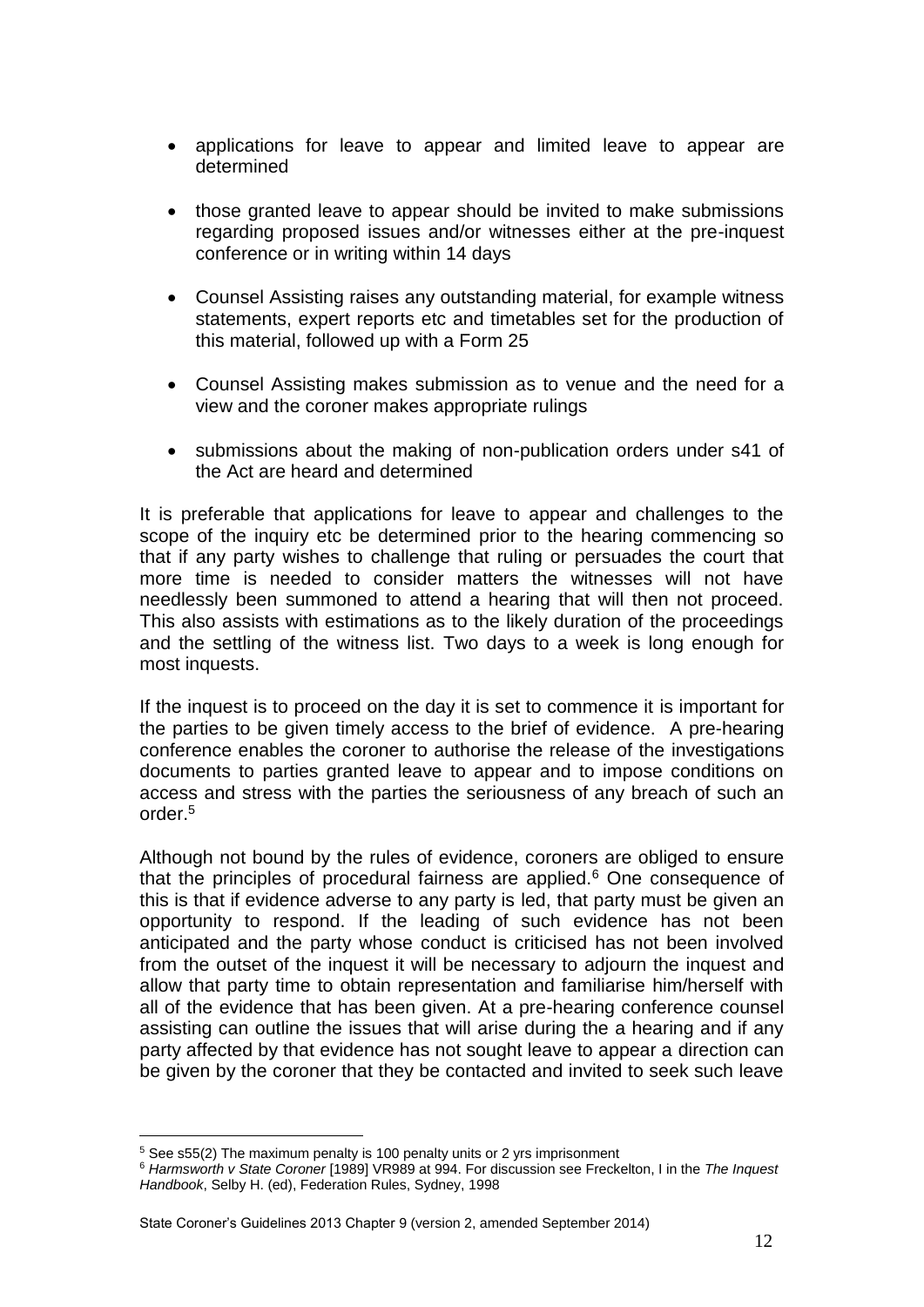from the outset or for so much of the proceedings as may be relevant to their interests.

Pre-hearing conferences also provide a convenient forum for the exchange of expert witness reports. Arrangements can be made for these witnesses to meet and discuss their competing views with a view to isolating any points of substantial difference; often this may result in agreement among these experts on all but a few salient points.

### <span id="page-12-0"></span>**Balancing confidentiality of child protection information**

For inquests into a death in care under s9(1)(d), it is appropriate for the child's name to be used during the pre-inquest conference and the inquest hearing. However, coroners are to give consideration to making a non-publication order under s41 of the Act to ensure the child's name is not reported in the media.

## <span id="page-12-1"></span>**9.9 Leave to appear**

## <span id="page-12-2"></span>*Legislation*

Coroners Act Section 36

## <span id="page-12-3"></span>*In principle*

All parties with sufficient interest should be given leave to appear. The Act was amended in 2009 to clarify the standing of public interest interveners who have specialist expertise in matters on which the coroner may make comments under s46.

## <span id="page-12-4"></span>*In practice*

<u>.</u>

The Act does not define 'sufficient interest'. In *Barci v Heffey*<sup>7</sup> , Beach J held that standing was a question of fact to be determined after a consideration of the circumstances surrounding the death. His Honour identified that following persons as having sufficient interest:

- persons closely related to the deceased in this regard, s36 specifically recognises family members as having sufficient interest to appear at an inquest
- Any person whose actions may have caused or contributed to the death, where there is a reasonable prospect that the coroner may make a finding or comment adverse to that person's interest.

Employers, treating doctors, supervisors, professional accreditation bodies, government welfare agencies and regulatory agencies are examples of parties that may not be directly implicated in the death but who may have sufficient interest to be given leave to appear and be heard on an issue affecting them before any finding is made.

#### State Coroner's Guidelines 2013 Chapter 9 (version 2, amended September 2014)

<sup>7</sup> Unreported Supreme Court of Victoria, 1 February 1995)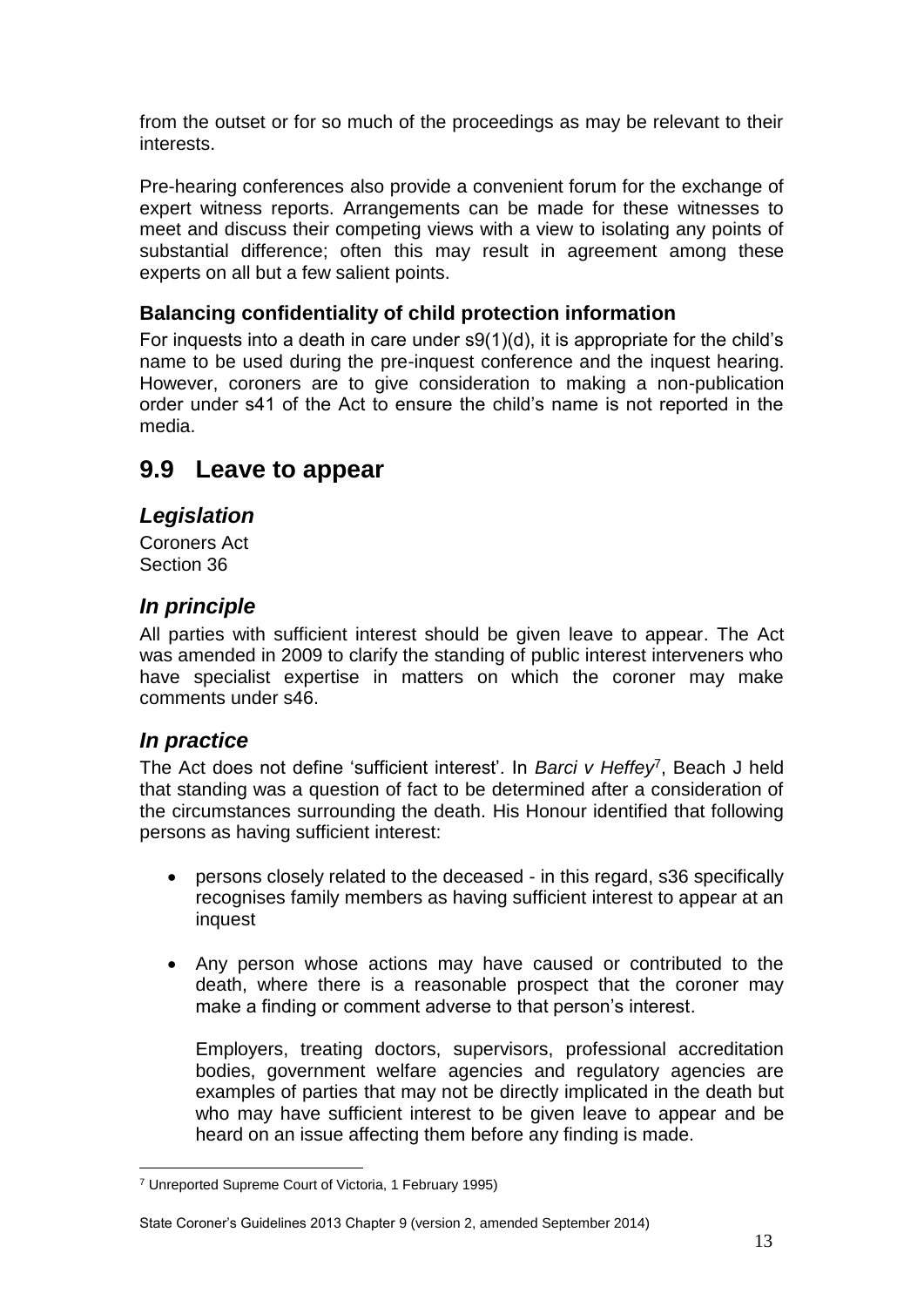It is appropriate to discuss this question with counsel assisting before the pretrail conference is convened so that parties can be invited to attend the prehearing conference to hear the issues that are likely to be raised during the inquest outlined by the counsel assisting. They can then seek leave to appear if they wish. Some parties may only have an interest in some of the issues that will be canvassed at the hearing and may therefore be granted leave only to the extent necessary for them to protect those interests.

Those given leave to appear have a right to examine witnesses and make submissions, unless they have been granted leave to appear as a public interest intervener under s36(2), in which case, the right of appearance is limited to examining witnesses only with the leave of the coroner and making submissions only on those matters on which the coroner ma make comments under s36.

# **9.10 Scope and conduct of an inquest**

## <span id="page-13-0"></span>*Legislation*

Coroners Act Sections 31, 35, 37, 38, 40, 41, 42, 43, 44

## <span id="page-13-1"></span>*In principle*

In inquest is bound by the principles of natural justice and procedural fairness. Although coroners are not bound by the rules of evidence or procedure, the guiding principles regarding admissibility of evidence will be relevance and fairness only.<sup>8</sup>

It well established that "*the scope of inquiry under section 45 is extensive and is not confined to evidence directly relevant to the matters listed in section 45(2)*".<sup>9</sup>

Despite the breadth of the scope of a coroner's inquiry under sections 45 and 46, the coroner may only rely on evidence that is relevant to, and logically probative of, matters within the scope of coronial inquiry, as defined by sections 45(2) and 46(1).<sup>10</sup> In *Doomadgee v Clements*, Muir J stated the test as follows<sup>11</sup>:

..the decision must be based upon material which tends to logically show the existence or non-existence of facts relevant to the issue to be determined, or to show the likelihood or unlikelihood of the occurrence of some future event the occurrence of which would be relevant.

<sup>1</sup> <sup>8</sup> *Annetts v McCann* (supra)

<sup>9</sup> *Doomadgee v Clements* [2006] 2 Qd R 352 at 360 [28], citing *Atkinson v Morrow & Anor* (ibid) and *Queensland Fire & Rescue Authority v Hall* [1988] 2 Qd R 162 at 170

<sup>10</sup> *Doomadgee v Clements* at 361 [35]

 $11$  ibid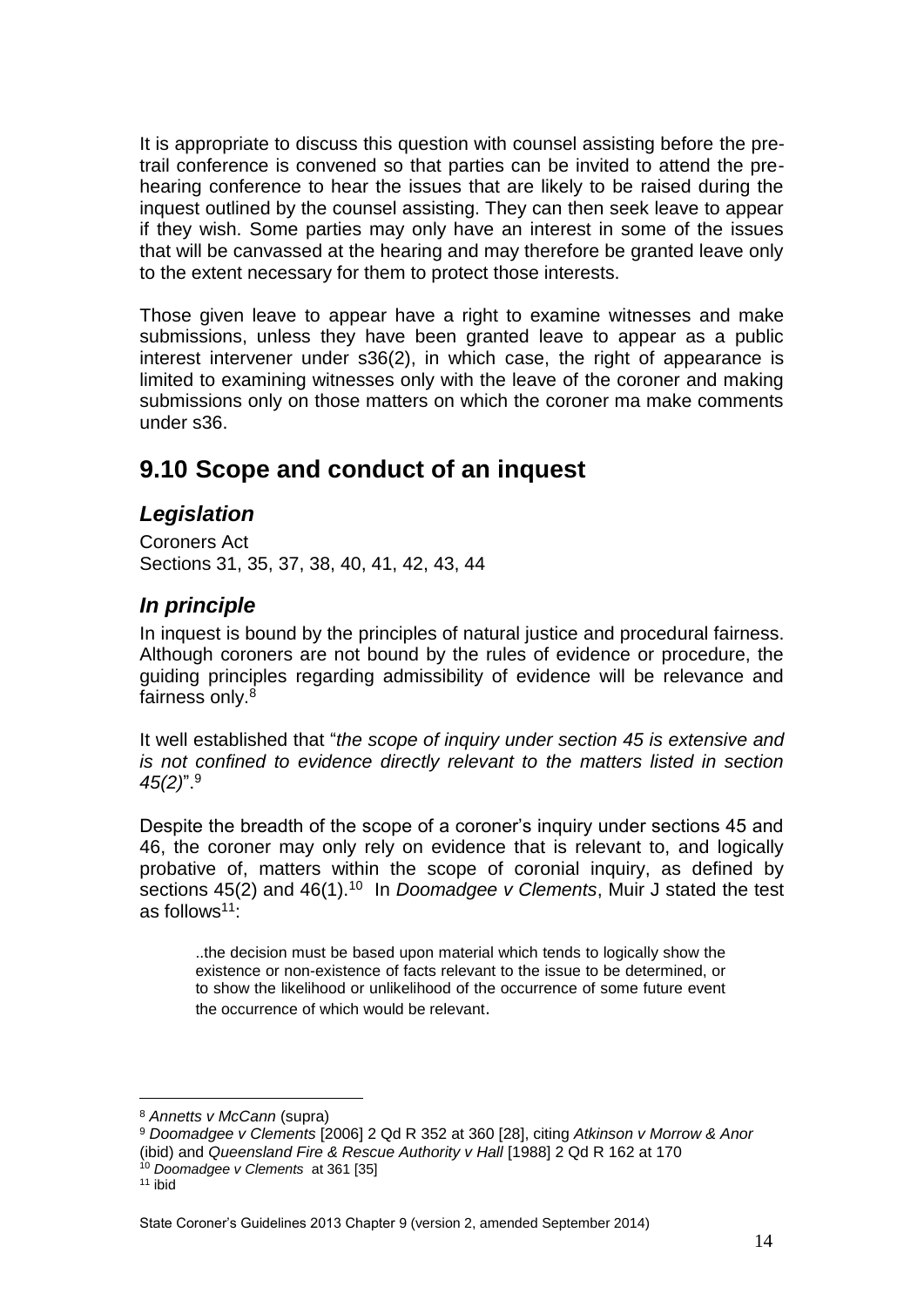In *R v Doogan* (2005) 157 ACTR 1, Higgins CJ, Crispin and Bennett JJ stated the point at which the coroner's line of inquiry is drawn as follows:<sup>12</sup>

A line must be drawn at some point beyond which, even if relevant, factors which come to light will be considered too remote from the event to be regarded as causative. The point where such a line is to be drawn must be determined not by the application of some concrete rule, but by what is described as the "common sense" test of causation affirmed by the High Court of Australia in *March v E & MH Stramare Pty Ltd* (1991) 171 CLR 506; 99 ALR 423. The application of that test will obviously depend upon the circumstances of the case and, in the context of a coronial inquiry, it may be influenced by the limited scope of the inquiry, which as we have mentioned, does not extend to the resolution of collateral issues relating to compensation or the attribution of blame.

It is important to acknowledge inquests can be stressful for not only the family but also witnesses. Participation in an inquest can be costly and those costs are not recoverable. For these reasons, it is essential that Counsel Assisting and the coroner ensure the inquest is conducted as expeditiously and efficiently as possible.

An inquest is the public facet of the coronial process. An inquest should generally be held in open court unless there is a good reason for the proceedings or part of them to be closed. Coroners should consider alternative strategies such as the use of non-publication orders or excluding persons from the court to manage the giving of sensitive evidence or vulnerable witnesses.

## <span id="page-14-0"></span>*In practice*

### <span id="page-14-1"></span>**Evidence**

The Court of Appeal considered the practical application of the power granted by the liberally worded section 37(1) in *Commissioner of Police Service v Clements<sup>13</sup>*

*While the Coroners Court is not bound by the rules of evidence, the touchstone of the evidence and submissions it may receive must be relevant to the matters the Coroner is empowered to investigate, the questions on which he or she must make findings and the matters on which he or she may comment.*

The admissibility of evidence will, therefore, hinge on the scope of an inquest. In practice, arguments over the admissibility of individual documents are usually resolved by admitting them as an exhibit. This emphasises the importance, discussed earlier, of Counsel Assisting clearly identifying the relevant issues for investigation at the pre-inquest conference. Any disagreement as to the proper scope of the inquest should be settled prior to the commencement of the inquest through, if necessary, the convening of further pre-inquest conferences.

1

<sup>12</sup> At 9-10 [29] – [30]

<sup>13</sup> [2006] 1 Qd R 210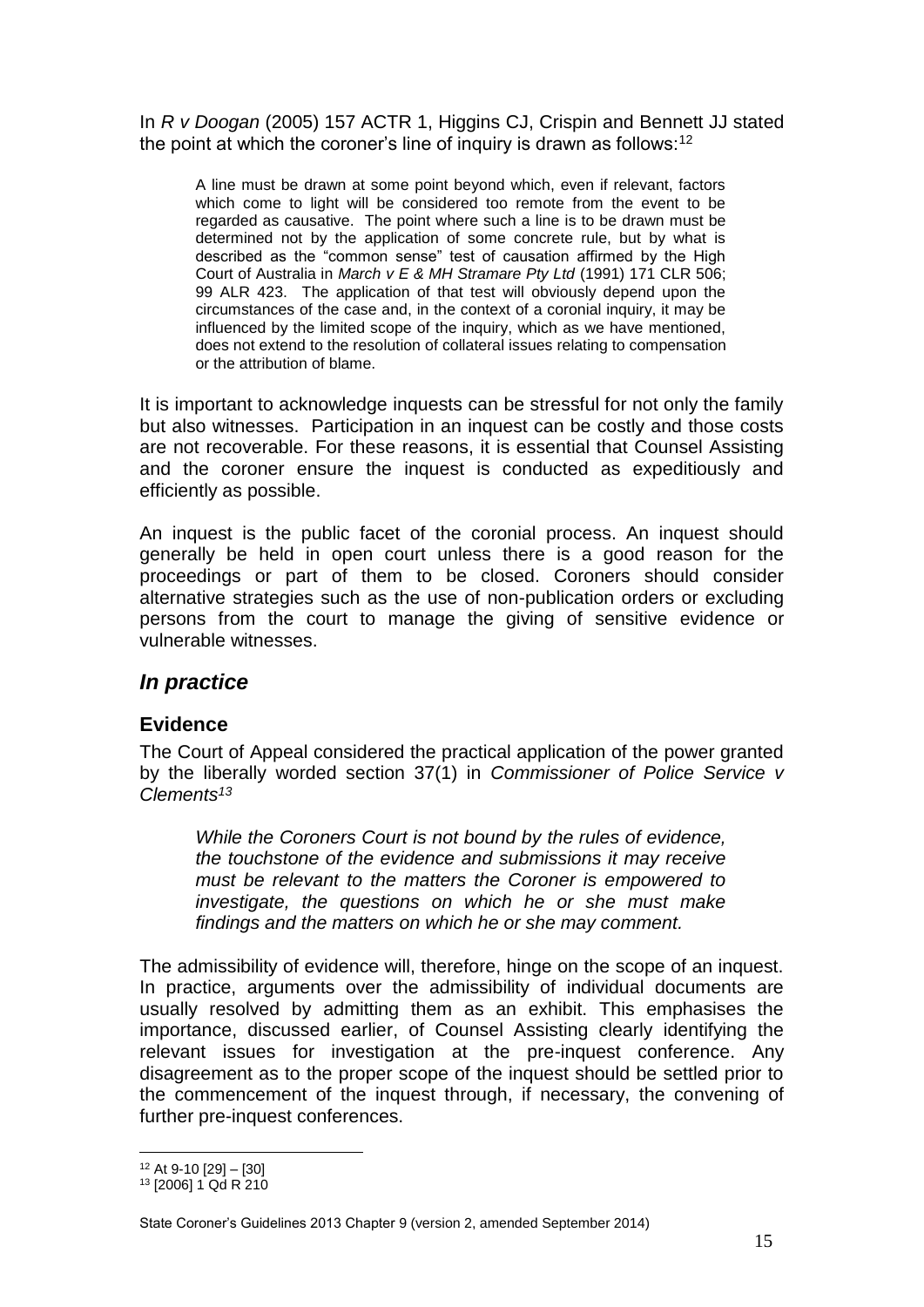In *Goldsborough v Bentley<sup>14</sup>* McMurdo J considered the scope ss45 and 46 in the context of admissibility of evidence and the scope of inquests. This case arose from an inquest into the drowning death of a tourist in a waterhole located within a privately operated tourist facility. In that inquest the Northern Coroner sought to investigate the reasoning behind the decision of Workplace Health and Safety Queensland ("WHSQ") not to prosecute the owner/operator. WHSQ sought declarative relief on the basis that the scope of the coroner's intended investigation was *ultra vires.* His Honour applied the reasoning of Muir J (as he then was) in *Doomadgee v Clements<sup>15</sup>*in determining that:

- The scope of s45 is extensive;
- There is no justification for construing s46 as being qualified by s3 (i.e. it is not the case that any comment must be directed only at preventing deaths from similar causes to the death under review);
- s46, being remedial in nature, should be construed liberally;
- The decision of an agency not to prosecute, although unconnected to the cause of death, does have a connection to the death in this case and relates to the administration of justice;
- A decision not to prosecute is something that '*…would appear to have potential relevance for a comment which the coroner might make under the power conferred by s46(1)."*;
- The limitation contained in s46(3) does not prevent coronial comment on a decision not to prosecute; and
- The principle that courts should disassociate themselves from the administrative decision to prosecute is not relevant to the investigative, evidence gathering function of a coroner.

## <span id="page-15-0"></span>**Standard of proof**

The particulars a Coroner must if possible find under s45 need only be made to the civil standard but on the sliding *Briginshaw* scale.<sup>16</sup> That may well result in different standards being necessary for the various matters a coroner is required to find. For example, the exact time and place of death may have little significance and could be made on the balance of probabilities. However, the gravity of a finding that the death was caused by the actions of a nominated person would mean that a standard approaching the criminal standard should be applied because even though no criminal charge or sanction necessarily flows from such a finding, the seriousness of it and the potential harm to the reputation of that person requires a greater degree of satisfaction before it can be safely made.

The paragraph above was specifically contemplated by the Court of Appeal<sup>17</sup> with apparent approval. The Court went on to state:

1

<sup>14</sup> [2014] QSC 141

<sup>15</sup> [2006] 2 Qd R 352

<sup>16</sup> *Anderson v Blashki* [1993] 2 VR 89 at 96 and *Secretary to the Department of Health and Community Services v Gurvich* [1995] 2 VR 69 at 73

<sup>17</sup> *Hurley v Clements & Ors* [2009] QCA 167 at 11

State Coroner's Guidelines 2013 Chapter 9 (version 2, amended September 2014)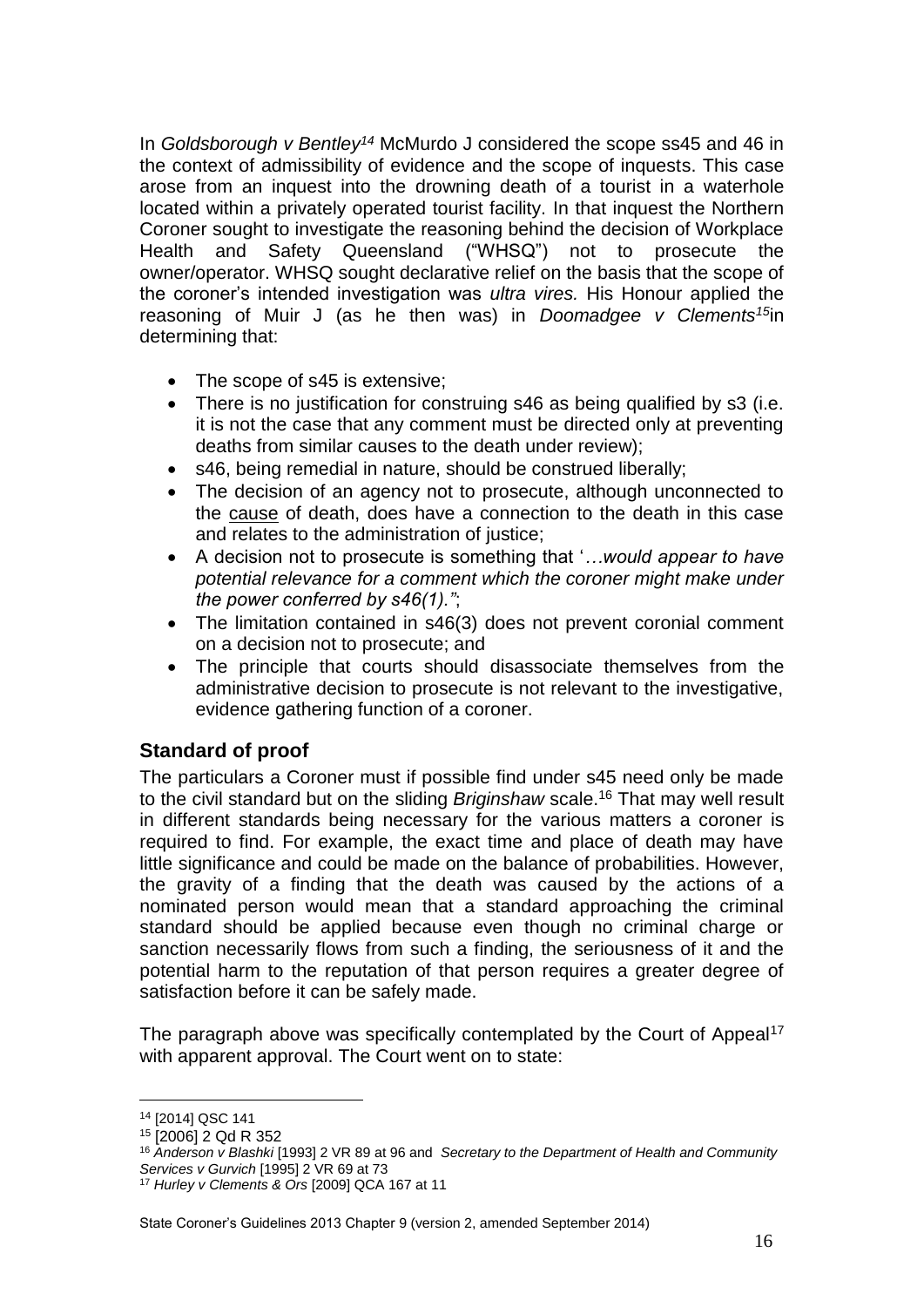*Two things must be kept in mind here. First, as Lord Lane CJ said in* R v South London Coroner; ex parte Thompson*, in a passage referred to with evident approval by Toohey J in*  Annetts v McCann*:*

*…an inquest is a fact finding exercise and not a method of apportioning guilt … In an inquest it should never be forgotten that there are no parties, there is no indictment, there is no prosecution, there is no defence, there is no trial, simply an attempt to establish facts. It is an inquisitorial process, a process of investigation quite unlike a trial where the prosecutor accuses and the accused defends, the judge holding the balance or the ring, whichever metaphor one chooses to use.*

*Secondly, the application of the sliding scale of satisfaction test explained in* Briginshaw v Briginshaw *does not require a tribunal of fact to treat hypotheses that are reasonably available on the evidence as precluding it from reaching the conclusion that a particular fact is more probable than not."*

Preventative recommendations on the other hand, do not of themselves negatively impact upon any individual or organization and a Coroner need therefore only act judicially – not perversely or capriciously – when determining the level of satisfaction required to support conclusions on which they are based.<sup>18</sup>

### <span id="page-16-0"></span>**Practical considerations**

1

Counsel Assisting plays a pivotal role in ensuring the smooth conduct of an inquest. It is recommended that Counsel Assisting confer daily with the coroner to discuss the evidence to be called and any issues or applications likely to arise.

A witness schedule should be distributed to the parties well prior to the inquest commencing and all summons issued within the required timeframes. It is preferable to call the minimum number of witnesses needed to resolve the issues to be examined by the inquest.

While it is desirable for all oral evidence to be heard in one sitting, there may be occasions when it would be advantageous to schedule a break between brackets of evidence if it is foreseen that factual evidence may be required before more expert opinion is obtained.

There is no need to have witness statements read into the record, as the brief of evidence will already have been tendered. Witnesses should be given their statements in court and asked questions about them. Consideration may be given to the appropriateness of 'stopwatch' orders or concurrent evidence. It

<sup>18</sup> For discussion of these issues see Freckelton I., *Inquest Law* in *The Inquest Handbook*, Selby H.(ed), Federation Press, Sydney, 1998 at p9

State Coroner's Guidelines 2013 Chapter 9 (version 2, amended September 2014)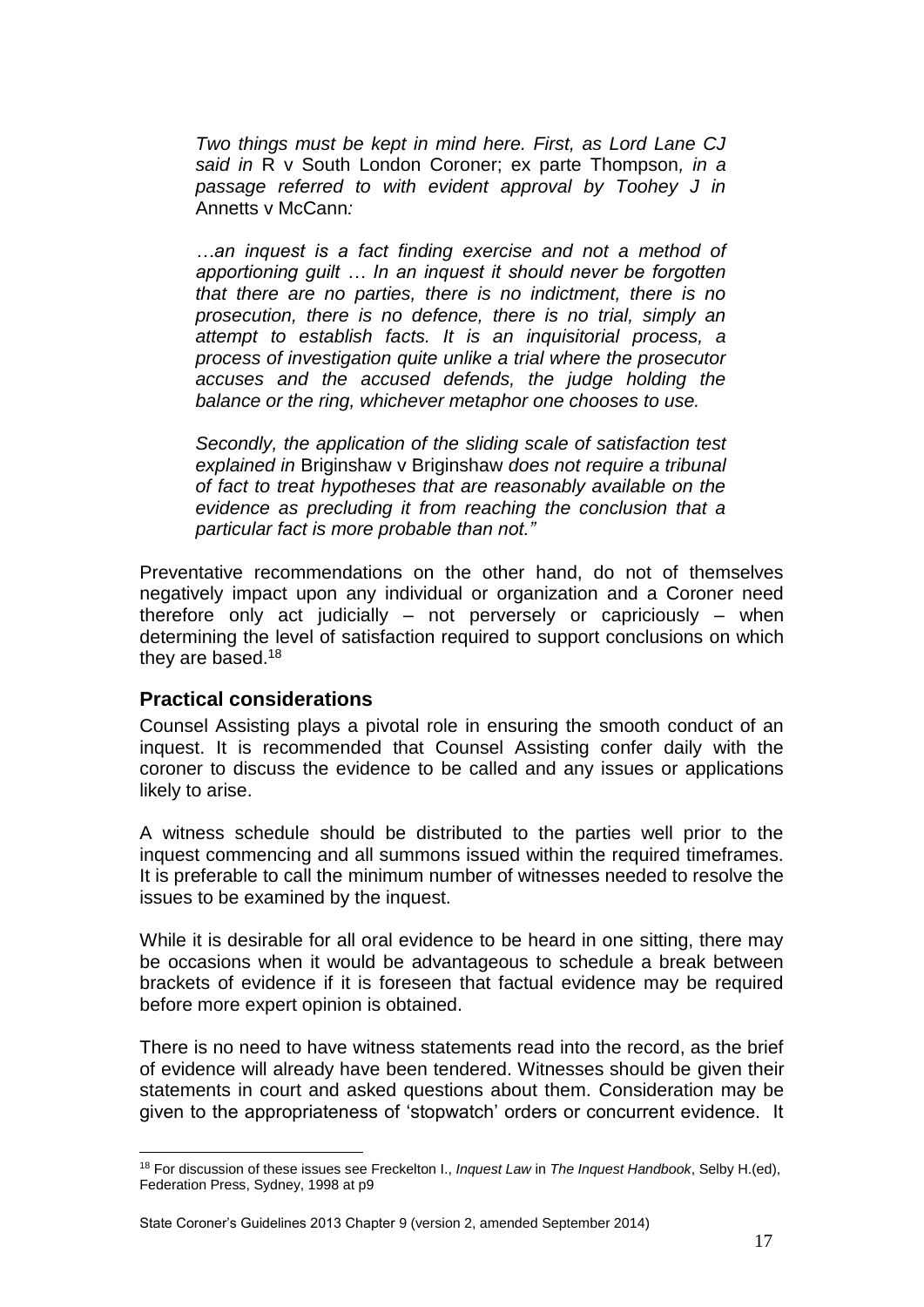is generally appropriate and efficient for independent experts and policy witnesses to sit in on the examination of relevant witnesses so they can comment efficiently on those witnesses' evidence.

Invariably some witnesses involved in the events leading to the death will have been significantly traumatised. Counsel Assisting should explore a range of options to assist vulnerable witnesses to give evidence. This may involve obtaining reports from treating doctors about the extent to which the experience of giving evidence may affect the witness' physical or mental health and ways in which that impact can be minimised, for example, giving evidence in closed court or using a screen or arranging for family members to hear the evidence from outside the court.

Coroners have power to make non-publication orders in respect of information arising from a pre-inquest conference or inquest. The circumstances in which these orders may be appropriate include when the inquest relates to confidential child safety information, the information could identify a minor or publication of the information could prejudice ongoing police investigations into the death.

It is helpful for Counsel Assisting to confer with the coroner about the submission he or she proposes to make, in the final days of the inquest. Counsel Assisting's submissions should foreshadow any adverse findings or comments, preventative recommendations or s48 referrals open to the coroner.

Generally oral submissions should be made at the close of the oral evidence. However, in complex and lengthy matters, it may be necessary to adjourn the inquest for submissions to give parties access to the transcript in order to make written submissions.

Submissions are not evidence but only the opinions of lawyers or parties. For this reason, and in order to protect the legitimate interests of the parties, submissions should be tendered so coroners can make use of non-publication orders and refrain from releasing written submissions until after the findings have been published.

### <span id="page-17-0"></span>**Family participation**

Chapter 2 *The rights and interests of families* details the ways in which families can participate in inquests, even if they do not seek leave to appear.<sup>19</sup>

## <span id="page-17-1"></span>**9.11 Power to compel witnesses**

## <span id="page-17-2"></span>*Legislation*

Coroners Act Section 39

<sup>19</sup> Section 2.11 (Involvement in inquests)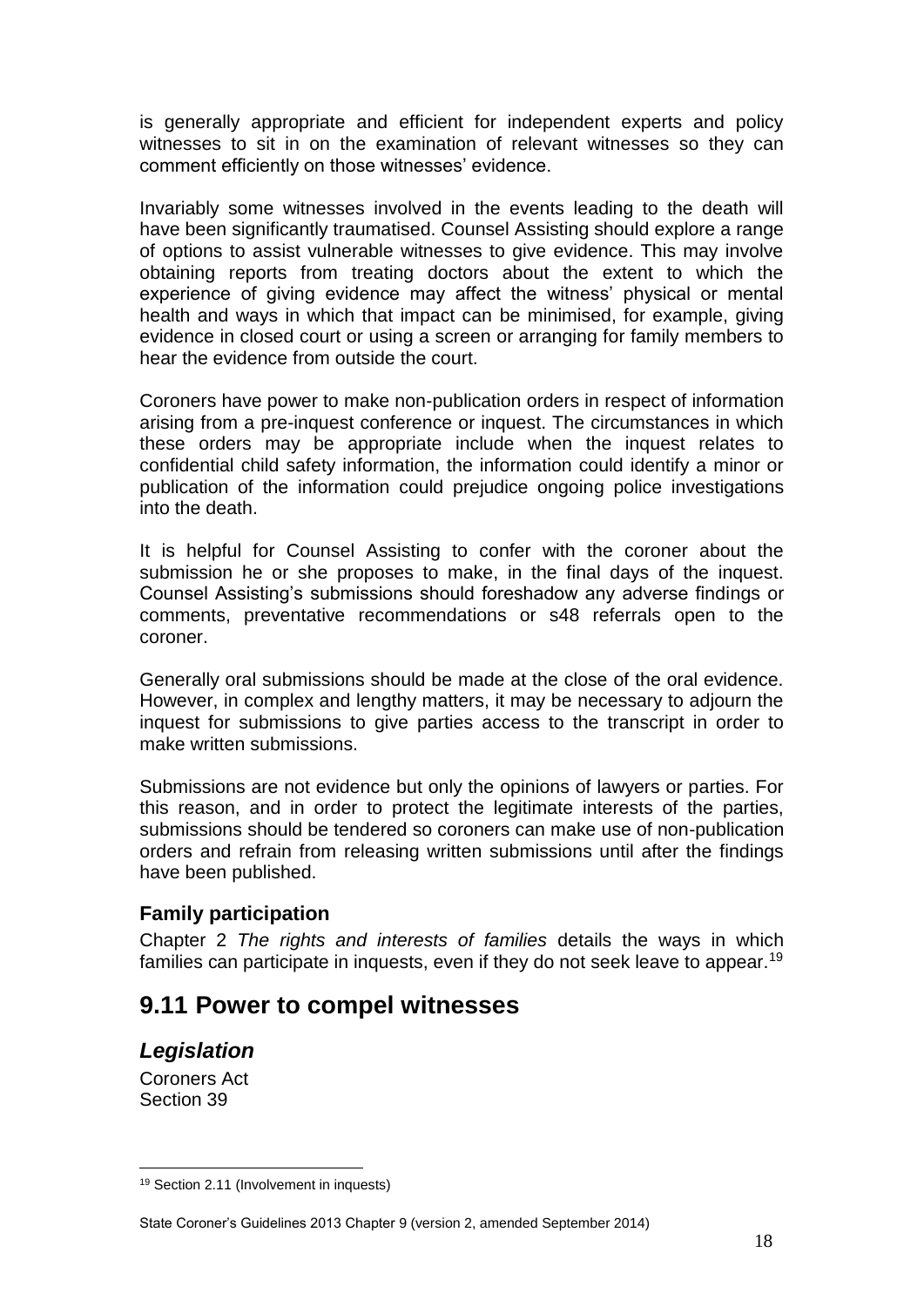## <span id="page-18-0"></span>*In principle*

Consistent with the inquisitorial nature of the coronal jurisdiction, the Act expressly abrogates the common law privilege of protection against selfincrimination and enables coroners to compel a witness to give selfincriminating answers. However, it does so at the cost of preventing evidence given under direction or evidence derived from it being used against the witness in any other proceeding. Before issuing a direction under s39, coroners must be satisfied it is in the public interest for a direction to be given.

The power to compel incriminating answers is designed to ensure a coroner gets all information relevant to finding how the person died and what caused the death. Such information must not be included in a referral to the DPP under s48 (discussed below).

Freckelton and Ranson's *Death Investigation and the Coroner's Inquest*  provides a useful discussion of this issue.<sup>20</sup>

## <span id="page-18-1"></span>*In practice*

Section 39 allows a coroner at an inquest to require a person to give oral evidence that would tend to incriminate the witness. The coroner can only do this if the coroner is satisfied that it is in the public interest for the witness to do so.

The evidence is not admissible against the witness in any other proceeding other than a proceeding for perjury. Nor is derivative evidence (namely any information, document or other evidence obtained as a direct or indirect result of the evidence given by the witness). Compelled answers, even if incriminating, are only inadmissible against the witness who gives them; they can be used against co-accused or others.

Factors which may help divine what is in the "public interest" in the context of an inquest are discussed above.

Issuing a direction pursuant to section 39 can potentially have serious ramifications for the course of an investigation. A direction should only be made if the coroner is satisfied that there is a reasonable apprehension a witness may incriminate him or herself. Experience shows that counsel will sometimes seek a s.39 direction for their client in the absence of reasonable grounds due to an overly conservative approach.

# <span id="page-18-2"></span>**9.12 Inquest findings and comments**

## <span id="page-18-3"></span>**Findings**

Chapter 8 *Findings* details the considerations coroners must take into account when making findings.

<sup>20</sup> See pp.578-585

State Coroner's Guidelines 2013 Chapter 9 (version 2, amended September 2014)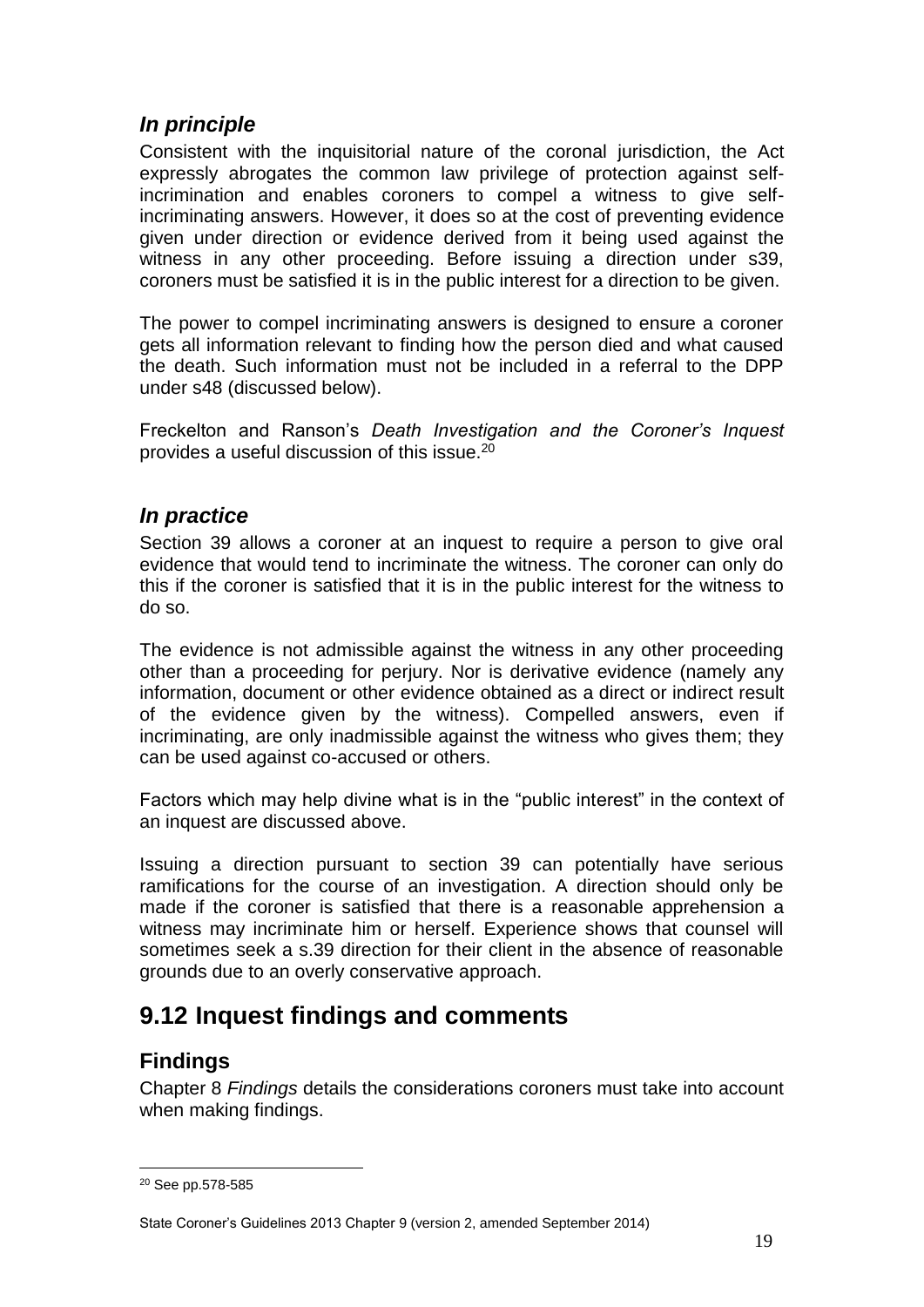## <span id="page-19-0"></span>**The making of comments – preventive recommendations**

### <span id="page-19-1"></span>*Legislation*

Coroners Act Section 46

## <span id="page-19-2"></span>*In principle*

The coroner's power to make preventative recommendations is a powerful tool for furthering the death prevention objectives of the Act. As acknowledged by Freckleton and Ranson, 21

*coroners' comments and recommendations can be of profound importance to manufacturers, distributors, industrial entities, health institutions, government instrumentalities and many others. They are frequently publicised extensively by the media and can result in considerable embarrassment and financial disadvantage for those who are the subject of them*.

The coroner can only make comments if an inquest is held but can not hold an inquest for the sole purpose of making preventative recommendations.

Section 46(1) empowers coroners to comment, whenever appropriate, on any anything connected with the death that relates to public health or safety, the administration of justice or ways to prevent deaths from happening in similar circumstances in the future.

Recent Queensland authority supports a broader than direct connection between any matter on which comment is made and the death under investigation.<sup>22</sup>

The power to comment under section 46 is ancillary to, not independent of, the coroner's power and obligation to make findings under section  $45(2).^{23}$ Section 46 does not make coroners '*roving Royal Commissioners empowered to make findings and recommendations in respect of the matters described in paragraphs (a), (b) and (c) of section 46*' – any matter on which comment is made must relate to one or more of those of matters and must be connected with the death.<sup>24</sup>

In order to properly achieve the Act's death prevention objectives, preventative recommendations must be realistic and workable. Consequently it is vital that Counsel Assisting and coroners give careful consideration to possible recommendations well prior to the inquest commencing and ensure the inquest is informed by input and evidence from agencies that may be required to implement those recommendations.

<u>.</u>

State Coroner's Guidelines 2013 Chapter 9 (version 2, amended September 2014)

<sup>21</sup> *Death Investigation and the Coroner's Inquest*, p.662

<sup>22</sup> *Doomadgee v Clements* (supra) at 360 [29] & [33]; affirmed in *Thales Australia Limited v The Coroners Court & Ors* [2011] VSC 133

<sup>23</sup> *Harmsworth v The State Coroner* (supra) at 996; *R v Doogan* (supra) at 6, 7, 9-10; *Doomadgee v Clements* (supra) at 360 [28]; *Walter Mining Pty Ltd v Hennessy* [2010] 1 Qd R 593 at 597 <sup>24</sup> at 360 [28]-[29]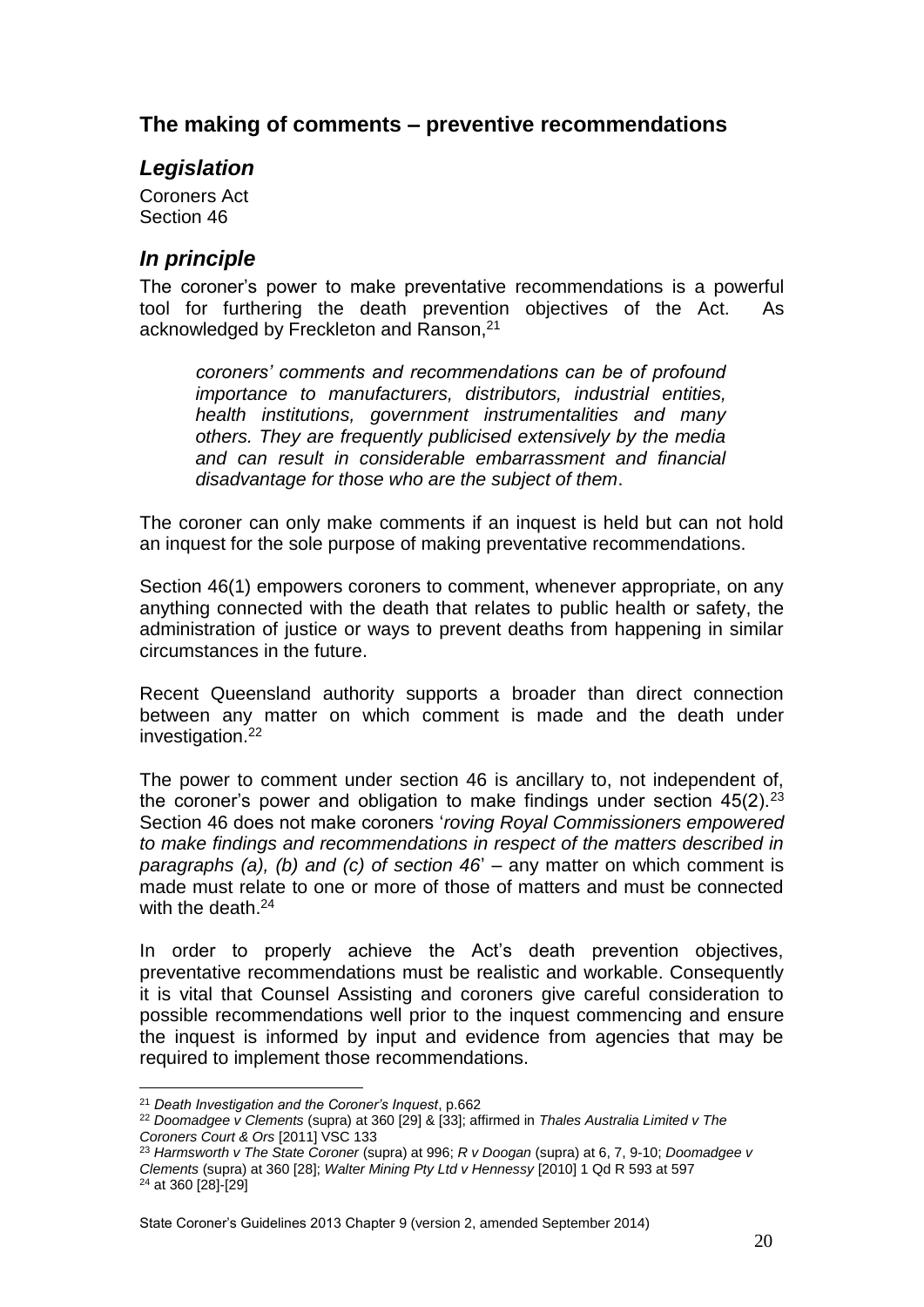## <span id="page-20-0"></span>*In practice*

### <span id="page-20-1"></span>**Informing preventative recommendations**

Once the coroner decides to hold an inquest, early consideration should be given to possible recommendations, with a view to inviting input from relevant agencies for examination during the inquest. This will ensure that agencies to whom possible recommendations may be directed are identified and given an opportunity to participate in the inquest, either by seeking leave to appear or providing information or written submissions about the practicality of any proposals under consideration.

Depending on the circumstances of the death, consideration should be given to seeking input from relevant government agencies, statutory authorities, regulatory authorities, professional or industry representative bodies or public interest groups.

The National Coroners Information System<sup>25</sup> is another valuable resource for coroners when considering whether and how systemic issues have been dealt with by other coronial jurisdictions.

It is preferable that this response gathering process is commenced prior to the inquest to allow sufficient time for all parties to consider the responses, and for arrangements to be made for relevant witnesses to give evidence. Parties should be actively encouraged to suggest areas where the coroner may consider making recommendations.

It is desirable for experts to be given an opportunity to comment on the appropriateness of proposed recommendations either before or during their evidence at inquest. There may be merit in other witnesses being examined about the workability of the proposals under consideration. It may also be necessary to call agency representatives to give evidence.

Counsel Assisting's submissions should address possible comments open to the coroner so the family and other parties have an opportunity to respond to those proposals.

### <span id="page-20-2"></span>**Framing strong recommendations26**

The most effective recommendations are arguably those which involve low implementation effort but achieve high impact.

When framing a recommendation, coroner should consider the ways in which and how likely the recommendation could fail. Clearly, input from agencies who will be required to consider whether and if so how the recommendation can be implemented is pivotal to this exercise.

<sup>25</sup> [www.ncis.org.au/](http://www.ncis.org.au/)

<sup>&</sup>lt;sup>26</sup> These comments draw on a presentation given to the Australia Pacific Coroners Society Conference 2011 by Dr Jill-Ann Farmer, Queensland Health Patient Safety and Clinical Improvement Service: *Fluoride for Recommendations: making them strong so they don't decay! [www.courts.qld.gov.au/\\_\\_data/assets/pdf\\_file/0009/163791/osc-asia-pacific-conference-15-farmer](http://www.courts.qld.gov.au/__data/assets/pdf_file/0009/163791/osc-asia-pacific-conference-15-farmer-jillann.pd)[jillann.pd](http://www.courts.qld.gov.au/__data/assets/pdf_file/0009/163791/osc-asia-pacific-conference-15-farmer-jillann.pd)*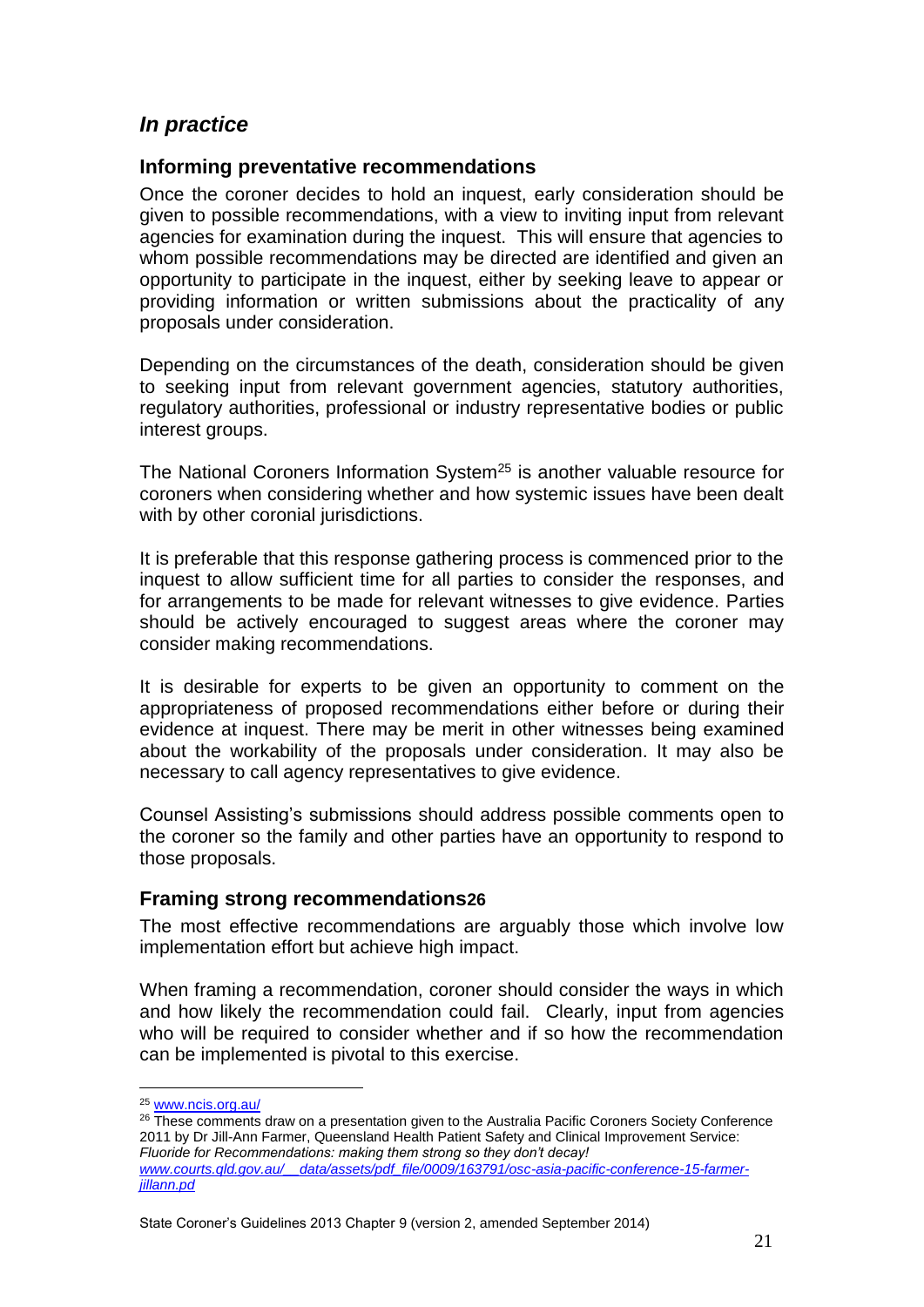For example, a general recommendation that "*all maternity units should ensure there are clear guidelines and instructions for midwives as to when to refer to obstetricians*" could fail for reasons including implementation of different guidelines in different maternity units, guidelines not being readily accessible or known to the staff who need to apply them and staff forgetting or ignoring the detail of the guidelines. A more effective alternative of achieving the intended outcome would be for the recommendation to *require Queensland Health facilities to implement a standardised clinical pathway that is used by all staff in the documentation of intrapartum care*.

Ideally, coroners' recommendations should make clear the intended objective and allow the agency to which they are directed some flexibility to assess how best to achieve that objective. For example, rather than recommending that there be mandatory inspections of residential rental properties with decks of a certain age, the recommendation may be more appropriately framed to direct that consideration be given to legislative amendment to ensure rental properties meet the standards required under the legislation governing residential tenancies, and that this exercise incorporate a cost-benefit analysis of a mandatory inspection model and consultation with relevant industry stakeholders.

### <span id="page-21-0"></span>**Responses to coronial recommendations**

Although the Act does not require the Government to respond to coronial recommendations, the Government has implemented an administrative arrangement whereby government agencies are required to report publicly on their response to recommendations directed to them. This process was implemented in 2008 in response to the Queensland Ombudsman's Coronial Recommendations Project Report which identified the need for a coordinated system for ensuring appropriate action was taken by public sector agencies in response to coronial recommendations.<sup>27</sup> The agency responses are tabled in Parliament annually by the Attorney-General and accessible on the Department of Justice and Attorney-General website.<sup>28</sup>

### <span id="page-21-1"></span>**Dissemination of findings and comments**

Chapter 8 *Findings* explains how inquest findings and comments are to be disseminated.

## <span id="page-21-2"></span>**No findings of criminal or civil liability**

Chapter 8 *Findings* explains the prohibition on coroners' findings and comments making an explicit statement reflecting on a person's guilt or liability.<sup>29</sup>

<sup>&</sup>lt;sup>27</sup>[www.ombudsman.qld.gov.au/Portals/0/docs/Publications/Inv\\_reports/Coronial\\_Recommendations\\_Pr](http://www.ombudsman.qld.gov.au/Portals/0/docs/Publications/Inv_reports/Coronial_Recommendations_Project.pdf) [oject.pdf](http://www.ombudsman.qld.gov.au/Portals/0/docs/Publications/Inv_reports/Coronial_Recommendations_Project.pdf)

<sup>28</sup> www.justice.gld.gov.au

<sup>29</sup> Section 8.8 (No findings of criminal or civil liability)

State Coroner's Guidelines 2013 Chapter 9 (version 2, amended September 2014)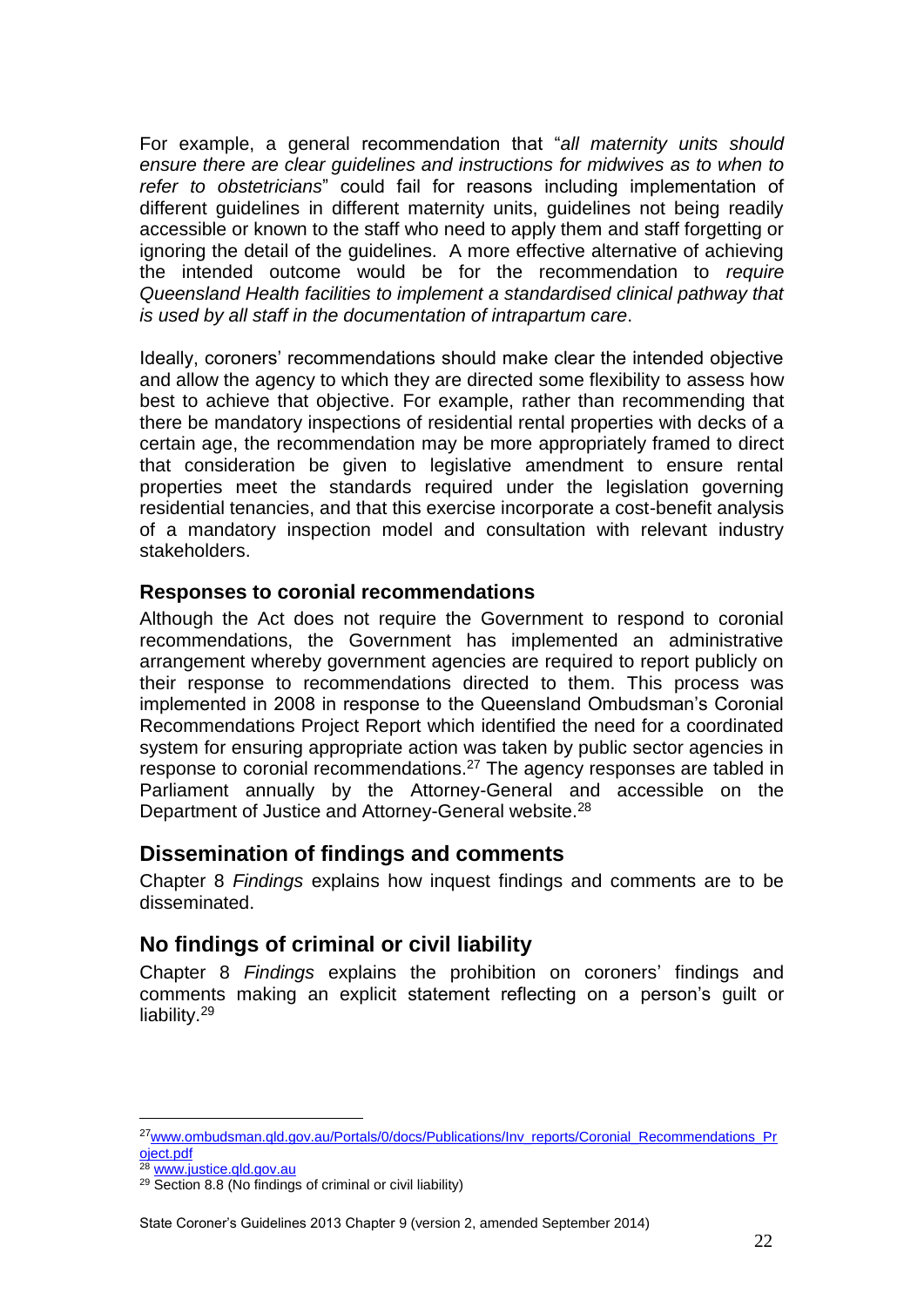# <span id="page-22-0"></span>**9.13 Management of s. 48 referrals**

## <span id="page-22-1"></span>*Legislation*

Coroners Act Section 48

## <span id="page-22-2"></span>*In principle*

For at least the 137 years prior to the commencement of the Coroners Act 2003<sup>30</sup>, coroners in Queensland presided over inquests at which submissions were made about whether people should be committed for trial and coroners gave reasons as to why, or why not, that was to happen. If a person was committed for trial, Crown prosecutors determined whether an indictment would be presented.

One of the most significant changes made by the 2003 Act was to abolish the coroner's committal power and replace it with an obligation for coroners to given information to the Director for Public Prosecutions or other prosecuting authority in the coroner reasonably suspects an offence has been committed.

The Act obliges referral of a suspected offence and gives coroner discretion to refer official misconduct, police misconduct or professional conduct issues to the relevant regulatory authority for further investigation. Coroners should ensure a person who may be the subject of a possible referral is given an opportunity to be heard before the referral is made.

The referral mechanism reflects a shift to a coronial regime in which prevention of future deaths is central and coroners are unable to find that a person is or may be guilty of an offence.

## <span id="page-22-3"></span>*In practice*

Chapter 7 *Investigations* discusses the application of s48 to non-inquest investigations.<sup>31</sup>

### <span id="page-22-4"></span>**Submissions on and statements about section 48 referrals**

The effect of section 45(5) is that the coroner must not include in his or her description of the particulars of the death required by section 45(2) statements that a person is or may be guilty of a criminal offence. Similarly, when a coroner is making comments under section 46, no such statement can be made.

However, referral under section 48 is another and discrete function of a coroner who has investigated a death. It imposes a duty on the Coroner to refer information to the DPP in certain circumstances, whether or not an inquest has been held. There is in section 48 no limitation similar to that

1

<sup>&</sup>lt;sup>30</sup> An Act to abolish Coroners' juries and to empower Justices of the Peace to hold inquests was passed in 1866. s8 provided a coroner or JP who held an inquest could commit a person for trial for homicide. However it is likely that colonial coroners acting under the common law were already doing that from when the first was appointed in 1819.

<sup>31</sup> Section 7.2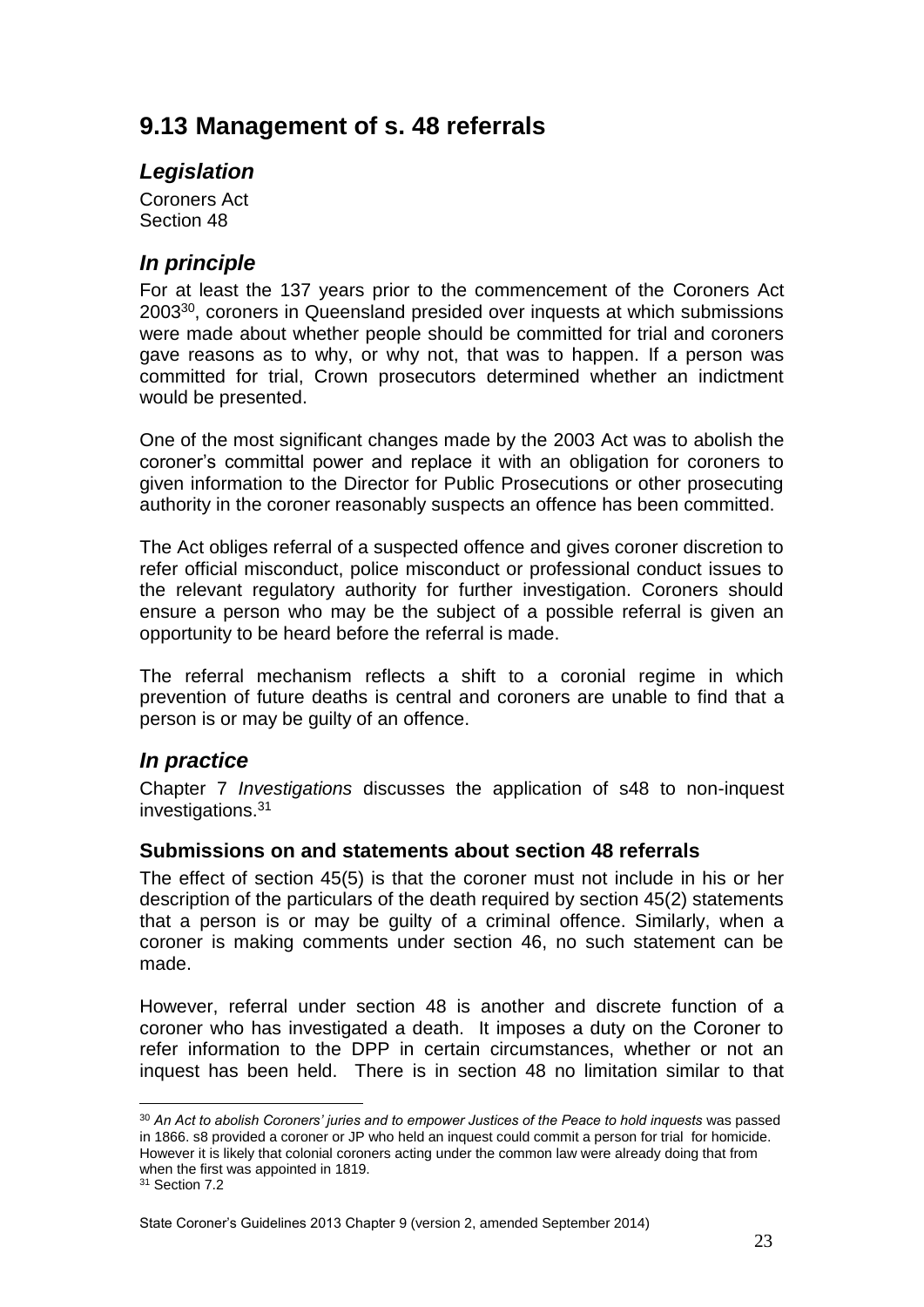contained in section 45(5). Indeed, it would be internally inconsistent and contradictory to do so.

If a coroner gathers information during an investigation that concludes with findings on the papers - that is, without an inquest being convened - and he or she concludes a s48 referral is mandated, the coroner is encouraged to give the subject of such a referral the right to be heard. It follows then that submissions should be heard on a possible referral pursuant to section 48 where an inquest is concerned. Coronial proceedings should be as open and transparent as reasonably possible. There is a presumption they will be held in open court. It would be contrary to these principles to require the section 48 function that arises and is triggered during an inquest to be hived off from the inquest and dealt with in private.

Further, that approach would offend against the obligation to give any person who might be adversely affected by a coroner's decision the right to be heard before such a step is taken.

On the basis of the same principles of openness and transparency espoused above it is appropriate and proper that the decision on whether a referral has been made under section 48, and the basis for it, be set out clearly at the conclusion of the findings. Being informed that the coroner intends referring the material to prosecutorial or disciplinary bodies for further consideration, and if not why not, is an essential part of a coroner's function. Bereaved family members and members of the public expect at the end of the inquest to know what happens next. If the answer is "nothing", they will want to know why.

Although this approach involves a risk to reputation, that can be ameliorated by the coroner making clear the low threshold on which the obligation to refer arises and referring to the role of the DPP in determining whether charges should be brought.

It follows that the right to make submissions would be confined to Counsel Assisting and counsel for the person or organisation subject to possible referral.

## <span id="page-23-0"></span>**9.14 Review of inquest findings and reopening inquests**

### <span id="page-23-1"></span>*Legislation*

Coroners Act Sections 50 & 50A

## <span id="page-23-2"></span>*In principle*

The Act establishes mechanisms for administrative review of inquest outcomes including a right to review inquest findings or to re-open an inquest. These avenues of review are intended to provide an efficient and costeffective means of examining concerns about the way in which a death has been investigated or the basis of the coroner's findings.